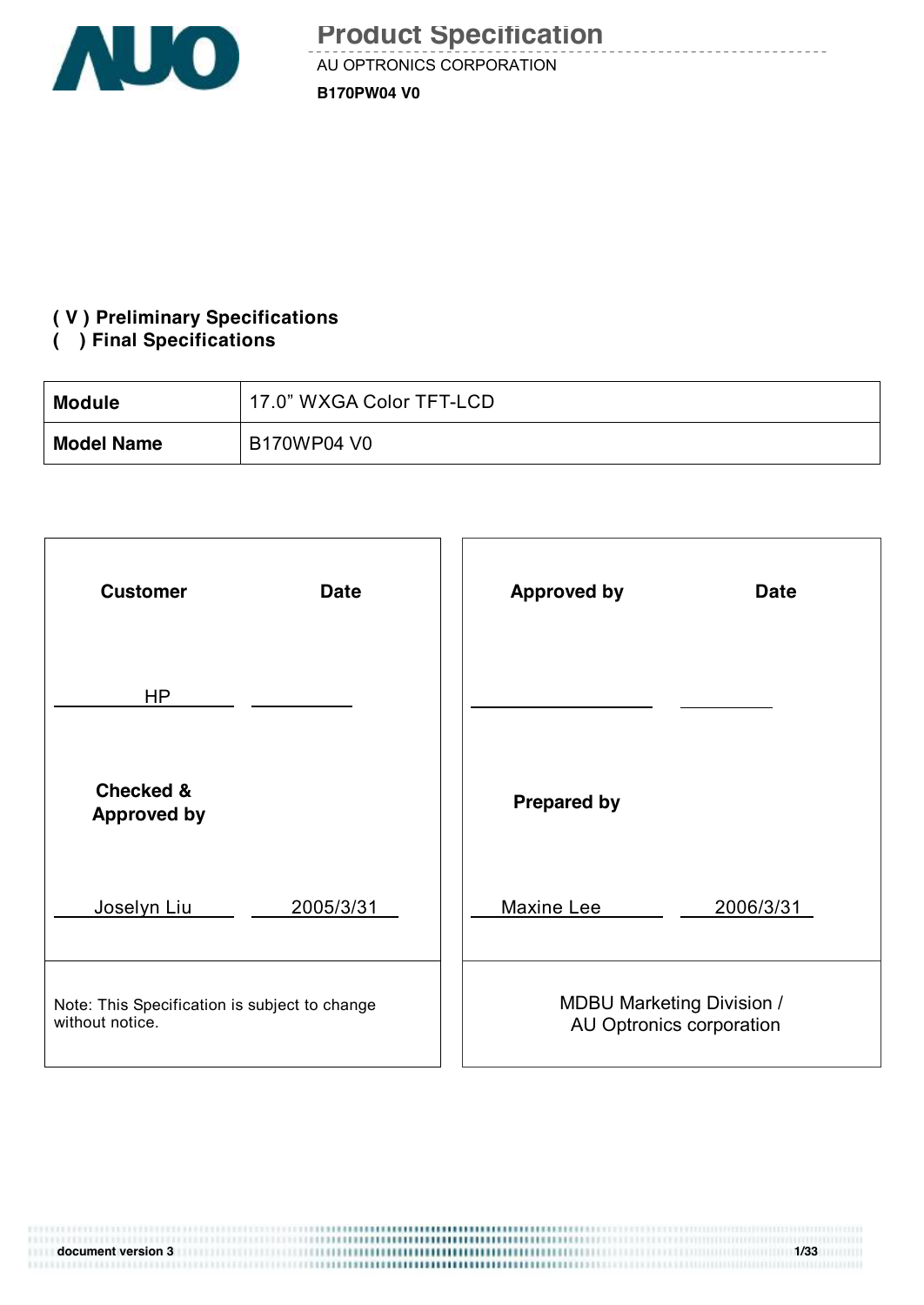

AU OPTRONICS CORPORATION

#### **B170PW04 V0**

## **Contents**

<u> - - - - - - - - -</u>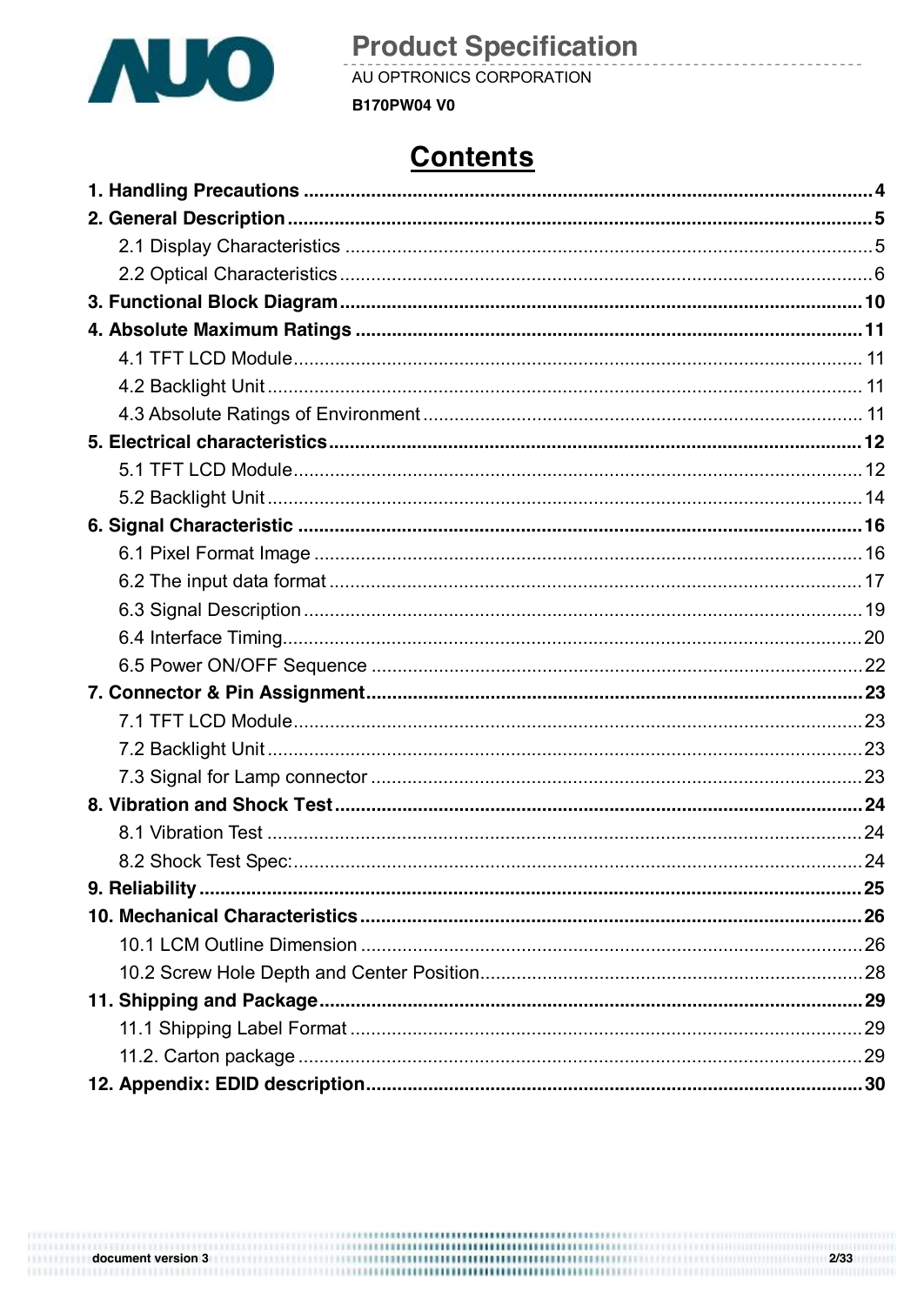

AU OPTRONICS CORPORATION

**B170PW04 V0**

## **Record of Revision**

| <b>Version and Date</b> | Page  | Old description             | <b>New Description</b>                     | Remark |
|-------------------------|-------|-----------------------------|--------------------------------------------|--------|
| V0 2005/11/15           |       | <b>Initial Version</b>      |                                            |        |
| V1 2005/11/23           | 27    |                             | <b>Update Drawing</b>                      |        |
|                         | 5     |                             | <b>Update Contrast Ratio</b>               |        |
|                         | 6     |                             | <b>Update Color Spec</b>                   |        |
| V2 2006/3/10            | 6     | Contrast Ratio: min 650     | Contrast Ratio: min 550                    |        |
|                         |       |                             | Add Color Gamut                            |        |
| V3 2006/3/28            | 5     | Physical Size: 10.3 (D) max | Physical Size: 10.0 (D) max                |        |
|                         | 26,27 |                             | New Drawing with dimension mark<br>updated |        |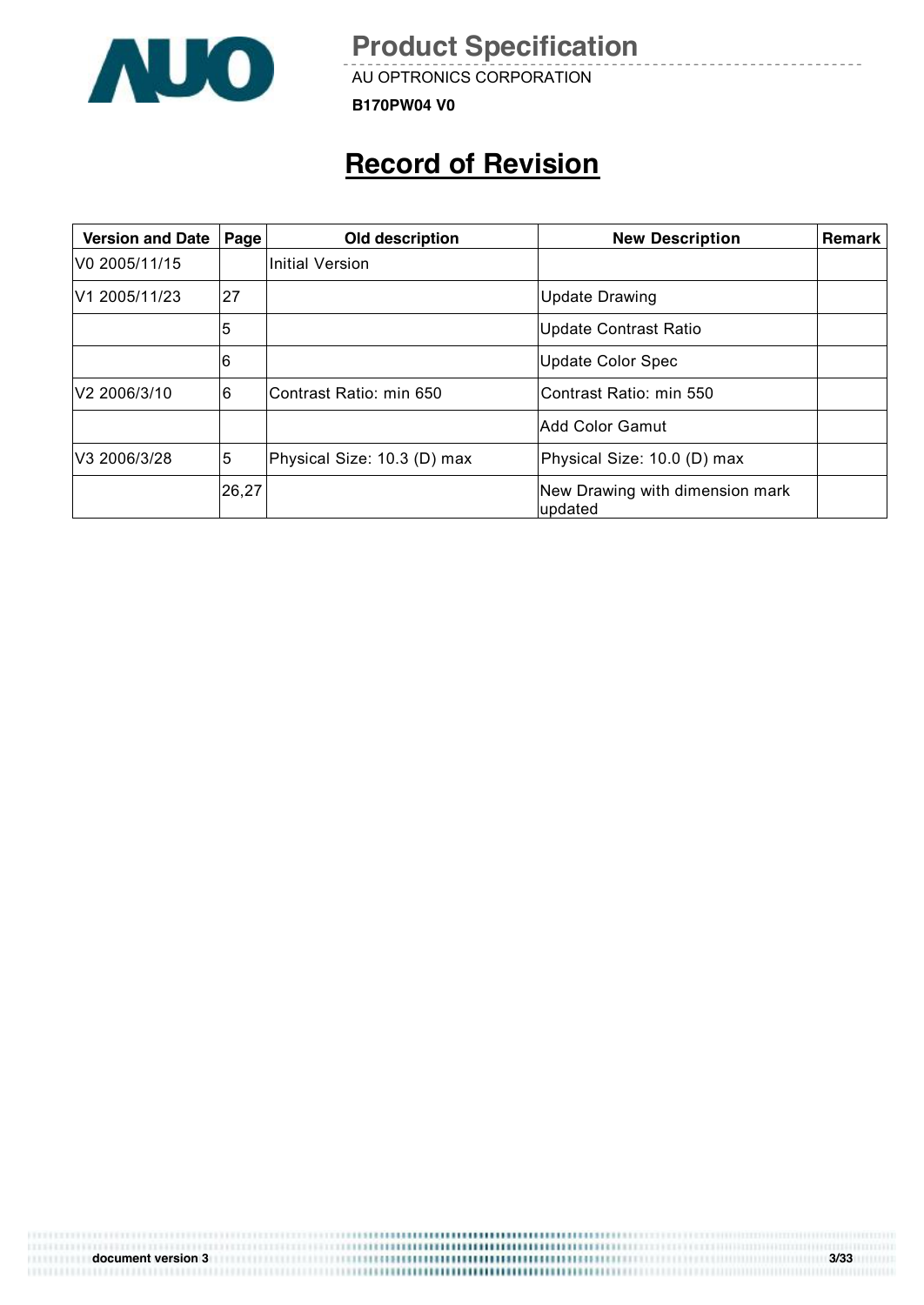

### **1. Handling Precautions**

- 1) Since front polarizer is easily damaged, pay attention not to scratch it.
- 2) Be sure to turn off power supply when inserting or disconnecting from input connector.
- 3) Wipe off water drop immediately. Long contact with water may cause discoloration or spots.
- 4) When the panel surface is soiled, wipe it with absorbent cotton or other soft cloth.
- 5) Since the panel is made of glass, it may break or crack if dropped or bumped on hard surface.
- 6) Since CMOS LSI is used in this module, take care of static electricity and insure human earth when handling.
- 7) Do not open nor modify the Module Assembly.
- 8) Do not press the reflector sheet at the back of the module to any directions.
- 9) In case if a Module has to be put back into the packing container slot after once it was taken out from the container, do not press the center of the CCFL Reflector edge. Instead, press at the far ends of the CFL Reflector edge softly. Otherwise the TFT Module may be damaged.
- 10)At the insertion or removal of the Signal Interface Connector, be sure not to rotate nor tilt the Interface Connector of the TFT Module.
- 11) After installation of the TFT Module into an enclosure (Notebook PC Bezel, for example), do not twist nor bend the TFT Module even momentary. At designing the enclosure, it should be taken into consideration that no bending/twisting forces are applied to the TFT Module from outside. Otherwise the TFT Module may be damaged.
- 12)Cold cathode fluorescent lamp in LCD contains a small amount of mercury. Please follow local ordinances or regulations for disposal.
- 13)Small amount of materials having no flammability grade is used in the LCD module. The LCD module should be supplied by power complied with requirements of Limited Power Source(, IEC60950 or UL1950), or be applied exemption.
- 14)The LCD module is designed so that the CCFL in it is supplied by Limited Current Circuit (IEC60950 or UL1950). Do not connect the CCFL in Hazardous Voltage Circuit.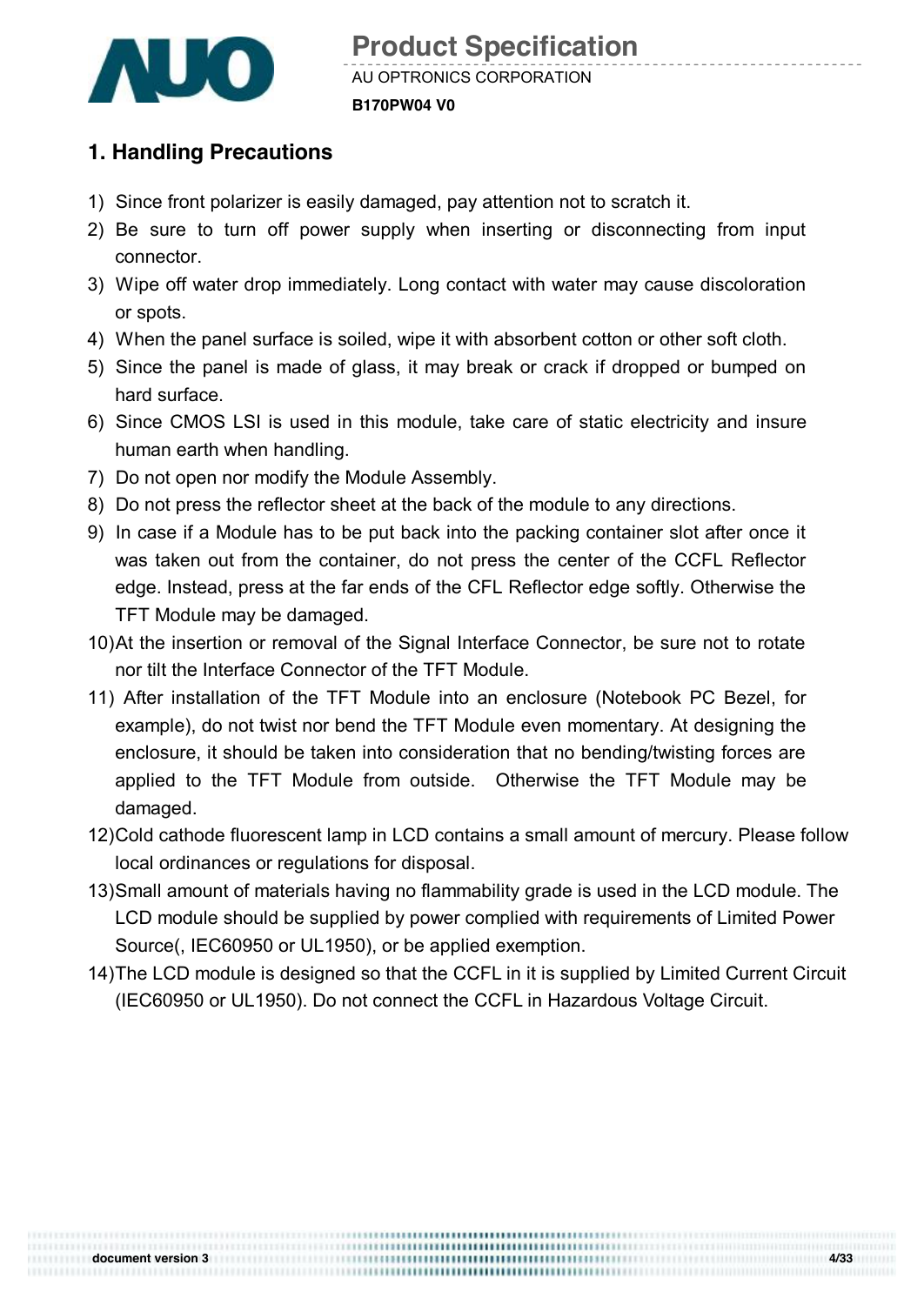

AU OPTRONICS CORPORATION **B170PW04 V0**

### **2. General Description**

B170PW04 V0 is a Color Active Matrix Liquid Crystal Display composed of a TFT LCD panel, a driver circuit, and backlight system. The screen format is intended to support the WXGA+ (1440(H) x 900(V)) screen and 262k colors (RGB 6-bits data driver). All input signals are LVDS interface compatible. Inverter of backlight is not included.

B170PW04 V0 is designed for a display unit of notebook style personal computer and industrial machine.

### **2.1 General Specification**

The following items are characteristics summary on the table at 25 ℃ condition:

| <b>Items</b>                                                 | <b>Unit</b>                   | <b>Specifications</b>                                                 |
|--------------------------------------------------------------|-------------------------------|-----------------------------------------------------------------------|
| Screen Diagonal                                              | [mm]                          | 391 (17.0W")                                                          |
| <b>Active Area</b>                                           | [mm]                          | 367.20(H) X 229.50(V)                                                 |
| Pixels H x V                                                 |                               | 1440x3(RGB) x 900                                                     |
| <b>Pixel Pitch</b>                                           | [mm]                          | 0.255X0.255                                                           |
| <b>Pixel Arrangement</b>                                     |                               | R.G.B. Vertical Stripe                                                |
| <b>Display Mode</b>                                          |                               | Normally White                                                        |
| White Luminance (IccFL=6.5mA)<br>Note: IccFL is lamp current | $\lceil cd/m^2 \rceil$        | 500 typ. (5 points average)<br>425 min. (5 points average)<br>(Note1) |
| <b>Luminance Uniformity</b>                                  |                               | 1.25 max. (5 points)                                                  |
| <b>Contrast Ratio</b>                                        |                               | 700 typ                                                               |
| <b>Optical Rise Time/Fall Time</b>                           | [msec]                        | 8ms typ. (12ms max)                                                   |
| Nominal Input Voltage VDD                                    | [Volt]                        | $+3.3$ typ. $(+3.0 \text{ min}, +3.6 \text{ max})$                    |
| <b>Power Consumption</b>                                     | [Watt]                        | 12.5 (without inverter)                                               |
| Weight                                                       | [Grams]                       | 960 typ. (1100 max)                                                   |
| <b>Physical Size</b>                                         | [mm]                          | 382.2(W)typx246.8(H)typx10.0 (D)max                                   |
| <b>Electrical Interface</b>                                  |                               | 2 channel LVDS                                                        |
| <b>Surface Treatment</b>                                     |                               | Glare                                                                 |
| <b>Support Color</b>                                         |                               | Native 262K colors (RGB 6-bit Data<br>driver)                         |
| <b>Temperature Range</b><br>Operating                        | $\lceil{^{\circ}C}\rceil$     | 0 to $+50$                                                            |
| Storage (Non-Operating)                                      | $\mathsf{I}^\circ\mathsf{C}1$ | $-20$ to $+60$                                                        |
| RoHS Compliance                                              |                               | RoHS Compliance                                                       |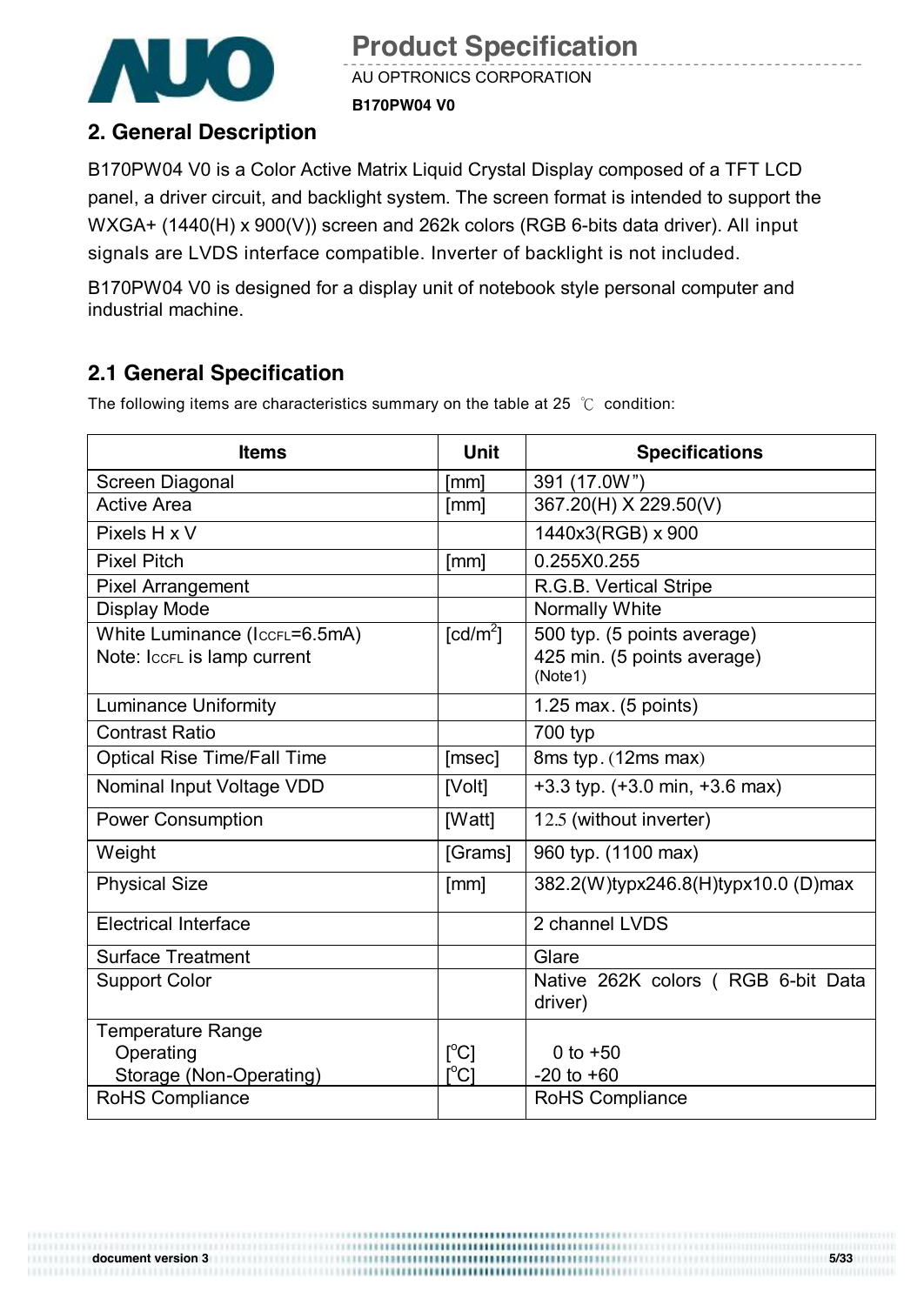

AU OPTRONICS CORPORATION

**B170PW04 V0**

### **2.2 Optical Characteristics**

The optical characteristics are measured under stable conditions at 25℃ (Room Temperature):

| Item                                  | Unit                   | <b>Conditions</b> |                  | Min.  | Typ.           | Max.  | <b>Note</b>    |
|---------------------------------------|------------------------|-------------------|------------------|-------|----------------|-------|----------------|
| <b>White Luminance</b><br>IccFL=6.5mA | $\lceil cd/m^2 \rceil$ |                   | 5 points average |       | 500            |       | 1, 4           |
| <b>Viewing Angle</b>                  | [degree]               | Horizontal        | (Right)          | 60    | 70             |       | $\overline{7}$ |
|                                       | [degree]               | $CR = 10$         | (Left)           | 60    | 70             |       |                |
|                                       | [degree]               | Vertical          | (Upper)          | 50    | 60             |       |                |
|                                       | [degree]               | $CR = 10$         | (Lower)          | 50    | 60             |       |                |
| <b>Luminance Uniformity</b>           |                        | 5 Points          |                  |       |                | 1.25  | 1,3            |
| <b>Luminance Uniformity</b>           |                        | 13 Points         |                  |       |                | 2.0   | 2,3            |
| <b>CR: Contrast Ratio</b>             |                        |                   |                  | 550   | 700            |       | $\overline{4}$ |
| Color Gamut [NTSC]                    |                        |                   |                  |       | 72%            |       |                |
| Cross talk                            | $\frac{0}{0}$          |                   |                  |       |                | 4     | 5              |
| <b>Response Time</b>                  | [msec]                 | Rising            |                  |       | 6              | 9     | 6              |
|                                       | [msec]                 | Falling           |                  |       | $\overline{2}$ | 5     |                |
|                                       | [msec]                 | Rising + Falling  |                  |       | 8              | 14    |                |
| Color / Chromaticity                  |                        | Red x             |                  | 0.623 | 0.653          | 0.683 | 2,7            |
| Coordinates<br>(CIE 1931)             |                        | Red y             |                  | 0.308 | 0.338          | 0.368 |                |
|                                       |                        | Green x           |                  | 0.269 | 0.299          | 0.329 |                |
|                                       |                        | Green y           |                  | 0.578 | 0.608          | 0.638 |                |
|                                       |                        | Blue x            |                  | 0.117 | 0.147          | 0.177 |                |
|                                       |                        | Blue y            |                  | 0.042 | 0.072          | 0.102 |                |
|                                       |                        | White x           |                  | 0.308 | 0.338          | 0.368 |                |
|                                       |                        | White y           |                  | 0.316 | 0.346          | 0.376 |                |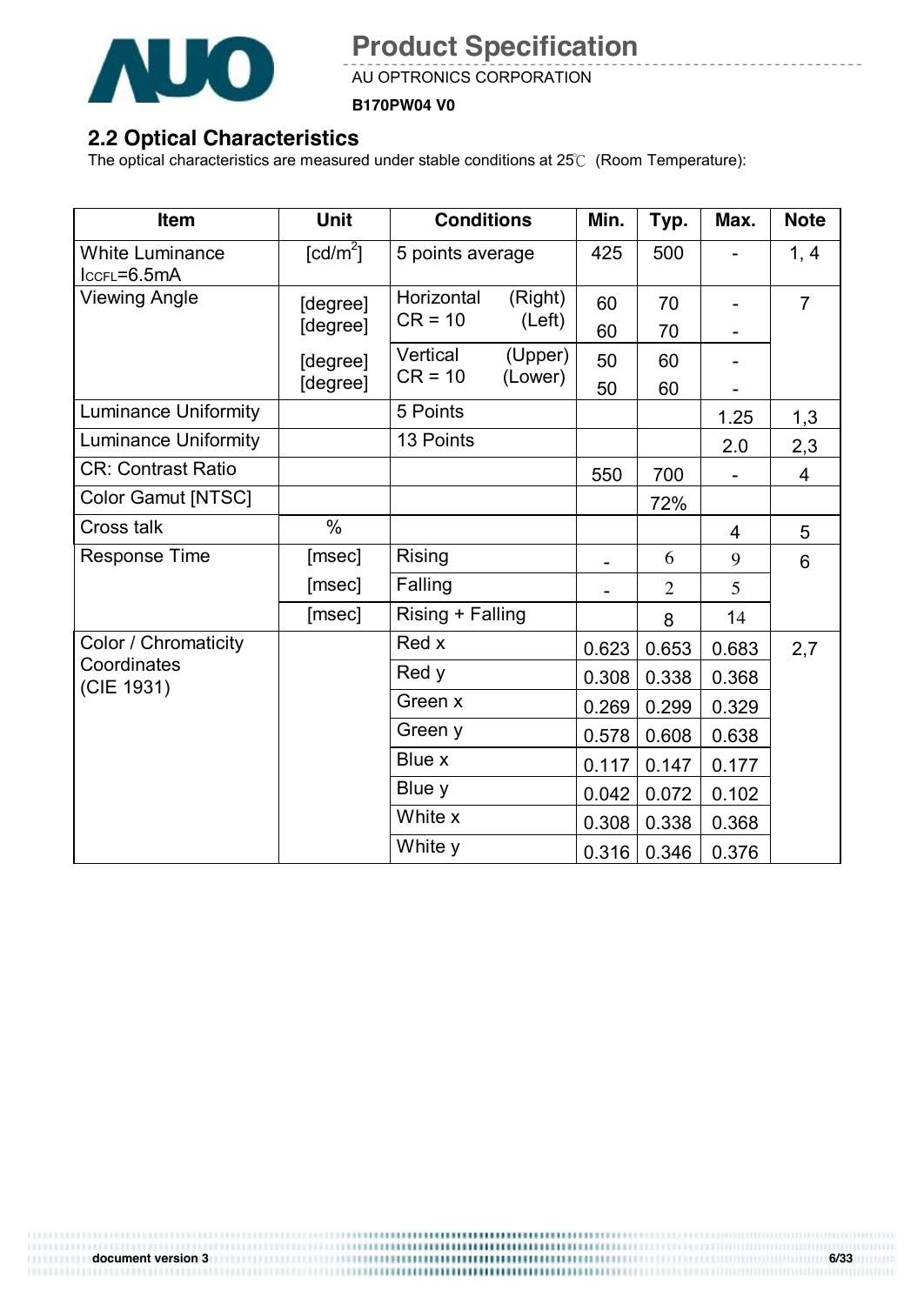

AU OPTRONICS CORPORATION

**B170PW04 V0**





Note 2: 13 points position



Note 3: The luminance uniformity of 5 and 13 points is defined by dividing the maximum luminance values by the minimum test point luminance

$$
\delta_{\text{W5}} = \frac{\text{Maximum brightness of five points}}{\text{Minimum brightness of five points}}
$$
\n
$$
\delta_{\text{W13}} = \frac{\text{Maximum brightness of thirteen points}}{\text{Minimum brightness of thirteen points}}
$$

,,,,,,,,,,,,,,,,,,,,,,,,,,,,,,,,,,,,, **document version 3 7/33**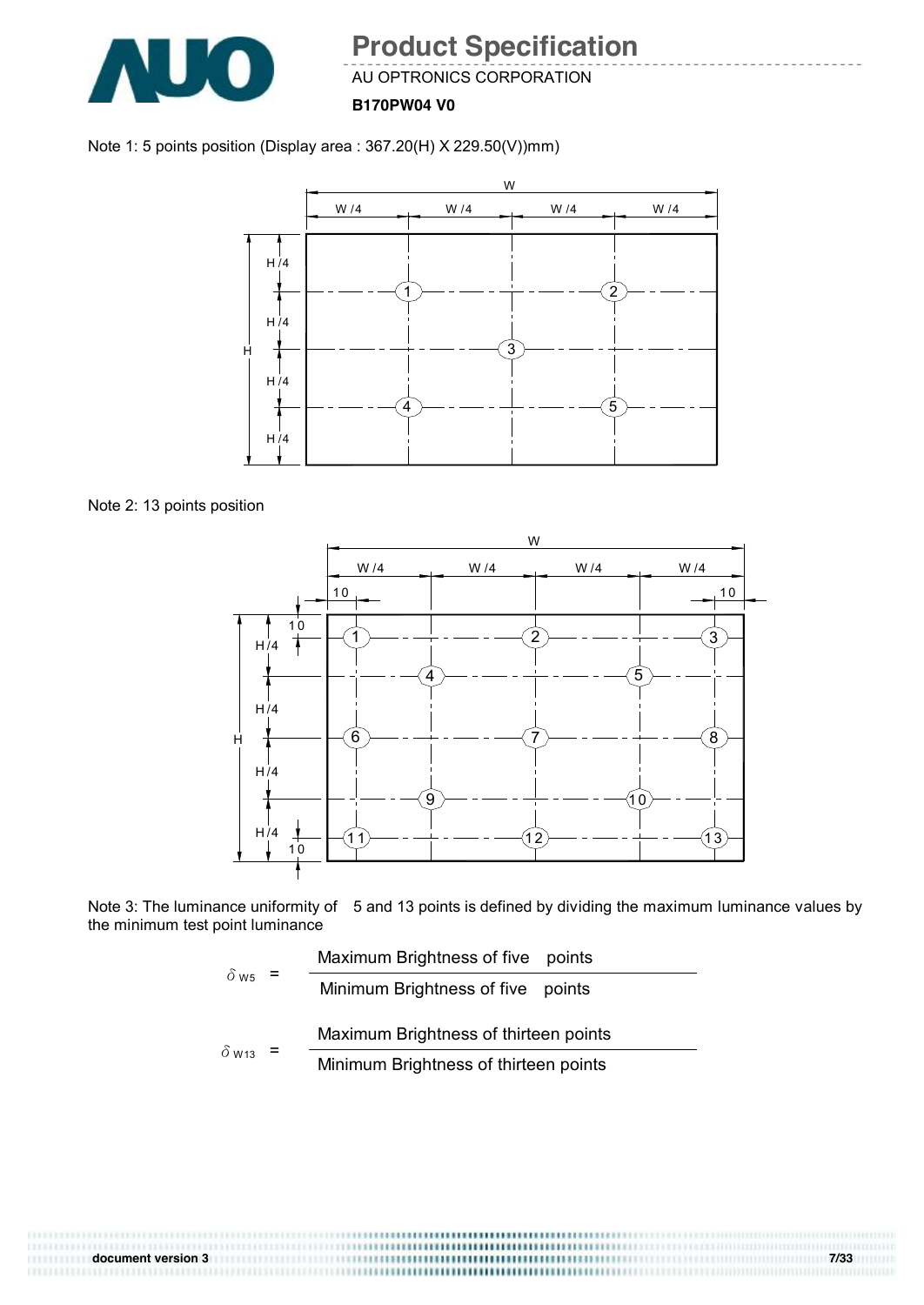

AU OPTRONICS CORPORATION

#### **B170PW04 V0**

#### Note 4: Measurement method

The LCD module should be stabilized at given temperature for 30 minutes to avoid abrupt temperature change during measuring. In order to stabilize the luminance, the measurement should be executed after lighting Backlight for 30 minutes in a stable, windless and dark room.





#### Where

YA = Luminance of measured location without gray level 0 pattern (cd/m2)

 $Y_B$  = Luminance of measured location with gray level 0 pattern (cd/m2)



TTI II ETTI HIII ((1111)) (1111) (111) (111) (111) (111) (111) (11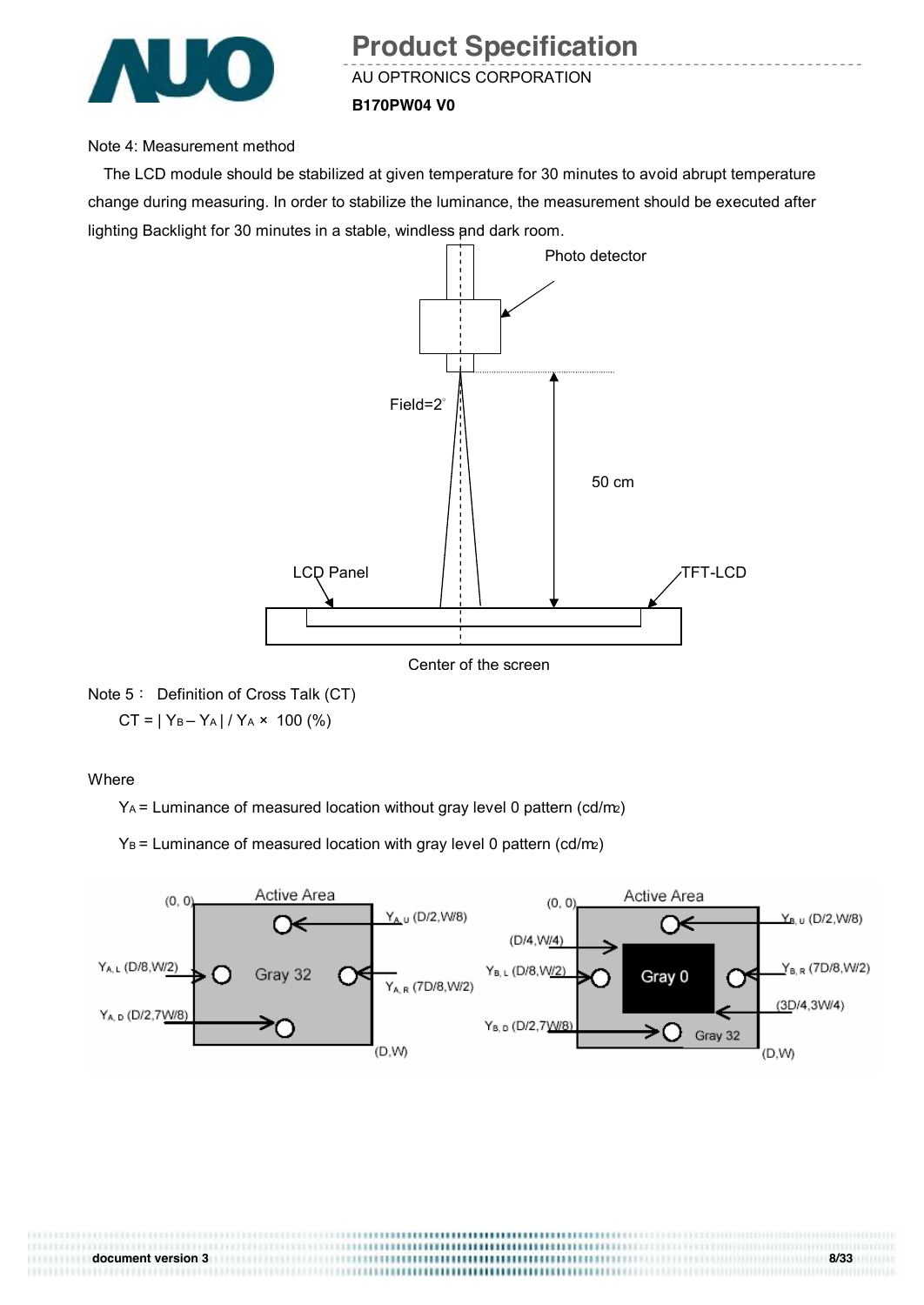

Note 6: Definition of response time:

The output signals of BM-7 or equivalent are measured when the input signals are changed from "Black" to "White" (falling time) and from "White" to "Black" (rising time), respectively. The response time interval between the 10% and 90% of amplitudes. Refer to figure as below.



Note 7. Definition of viewing angle

111111111111

Viewing angle is the measurement of contrast ratio  $\geq$  10, at the screen center, over a 180° horizontal and 180° vertical range (off-normal viewing angles). The 180° viewing angle range is broken down as follows; 90° ( $\theta$ ) horizontal left and right and 90° ( $\Phi$ ) vertical, high (up) and low (down). The measurement direction is typically perpendicular to the display surface with the screen rotated about its center to develop the desired measurement viewing angle.



**document version 3 9/33**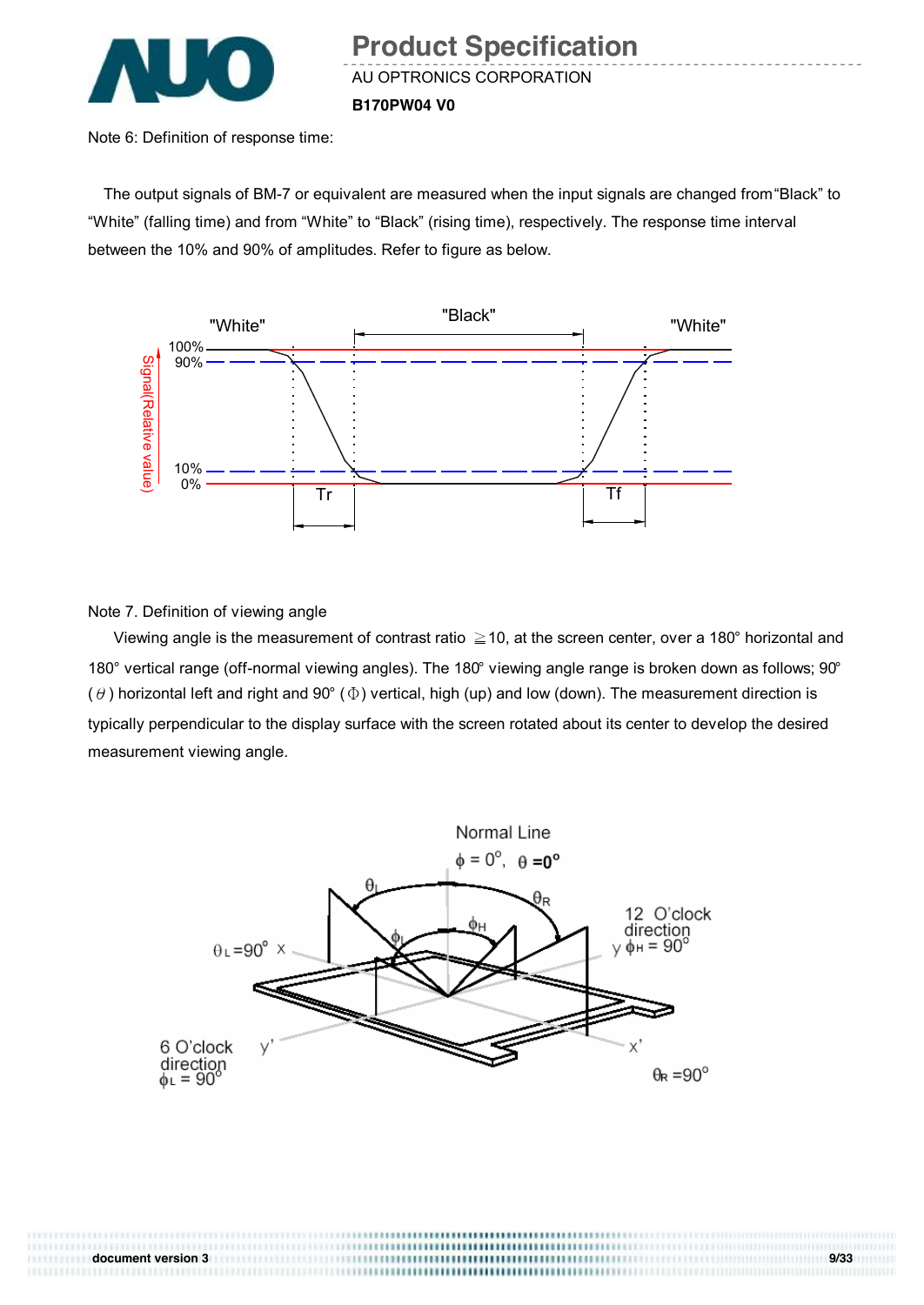

AU OPTRONICS CORPORATION

**B170PW04 V0**

### **3. Functional Block Diagram**

The following diagram shows the functional block of the 17.0 inches wide Color TFT/LCD Module:

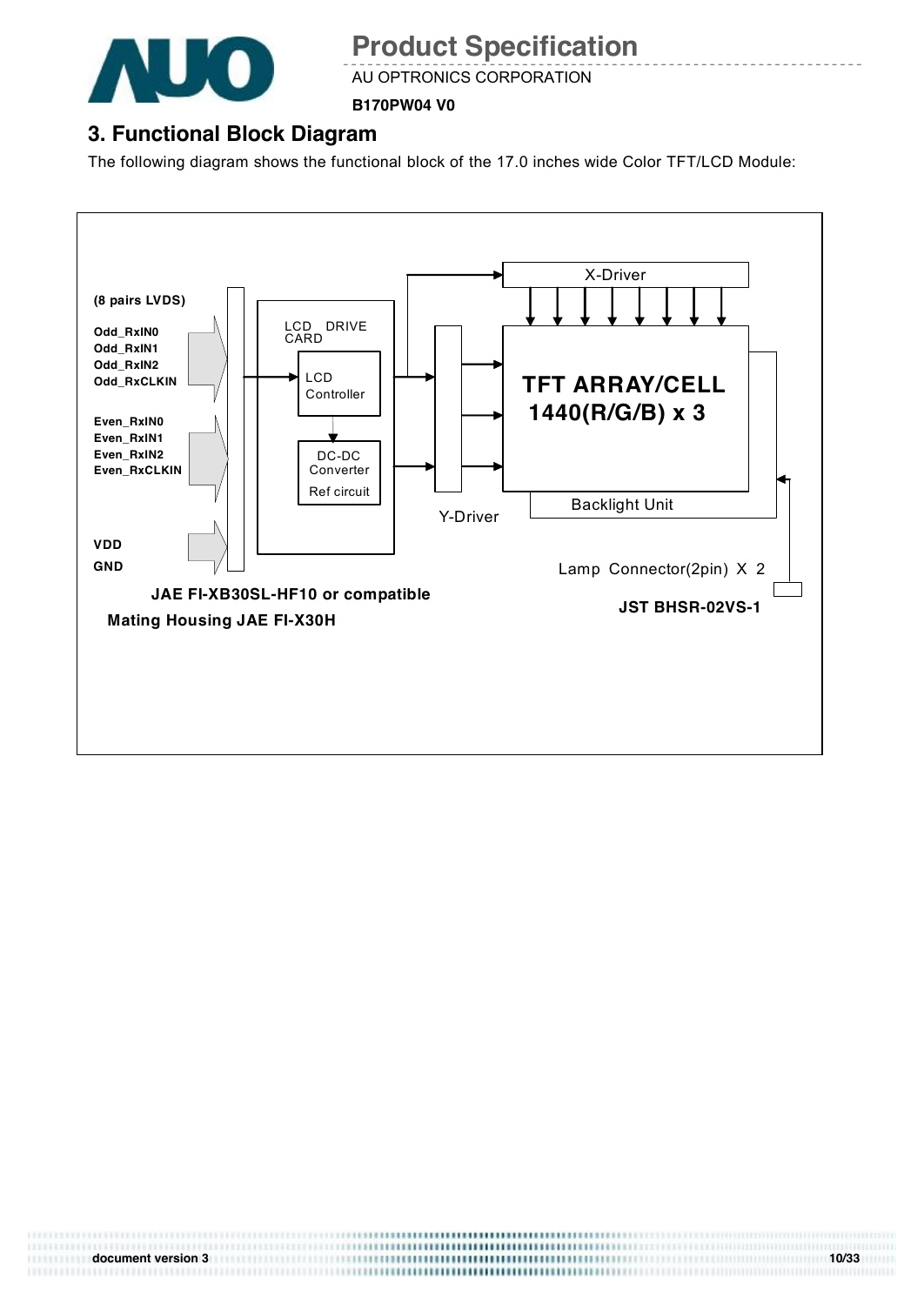

AU OPTRONICS CORPORATION

**B170PW04 V0**

### **4. Absolute Maximum Ratings**

Absolute maximum rating of the module is as following:

### **4.1 Absolute Ratings of TFT LCD Module**

| ltem            | Svmbol | Min    | <b>Max</b> | Unit   | <b>Conditions</b> |
|-----------------|--------|--------|------------|--------|-------------------|
| Logic/LCD Drive | √in    | $-0.3$ | +4.∪       | [Volt] | Note 1,2          |

### **4.2 Absolute Ratings of Backlight Unit**

| Item            | <b>Symbol</b> | Min    | <b>Max</b> | Unit     | <b>Conditions</b>           |
|-----------------|---------------|--------|------------|----------|-----------------------------|
| CCFL<br>Current | <b>'CCFL</b>  | $\sim$ |            | [mA] rms | Note 1 <sup>r</sup><br>ے, ا |

### **4.3 Absolute Ratings of Environment**

| <b>Item</b>                  | <b>Symbol</b> | Min | <b>Max</b> | <b>Unit</b>                              | <b>Conditions</b> |
|------------------------------|---------------|-----|------------|------------------------------------------|-------------------|
| <b>Operating Temperature</b> | TOP           |     | $+50$      | $\mathop{\rm l\mskip-4mu\rm c}\nolimits$ | Note 3            |
| <b>Operation Humidity</b>    | HOP           | 5   | 95         | [%RH]                                    | Note 3            |
| Storage Temperature          | TST           | -20 | +60        | וי∩ <sup>ס</sup> ז<br>◡                  | Note 3            |
| <b>Storage Humidity</b>      | HST           | 5   | 95         | [%RH]                                    | Note 3            |

Note 1: Within Ta (25℃ )

Note 2: Permanent damage to the device may occur if exceed maximum values

Note 3: For quality performance, please refer to AUO IIS(Incoming Inspection Standard).

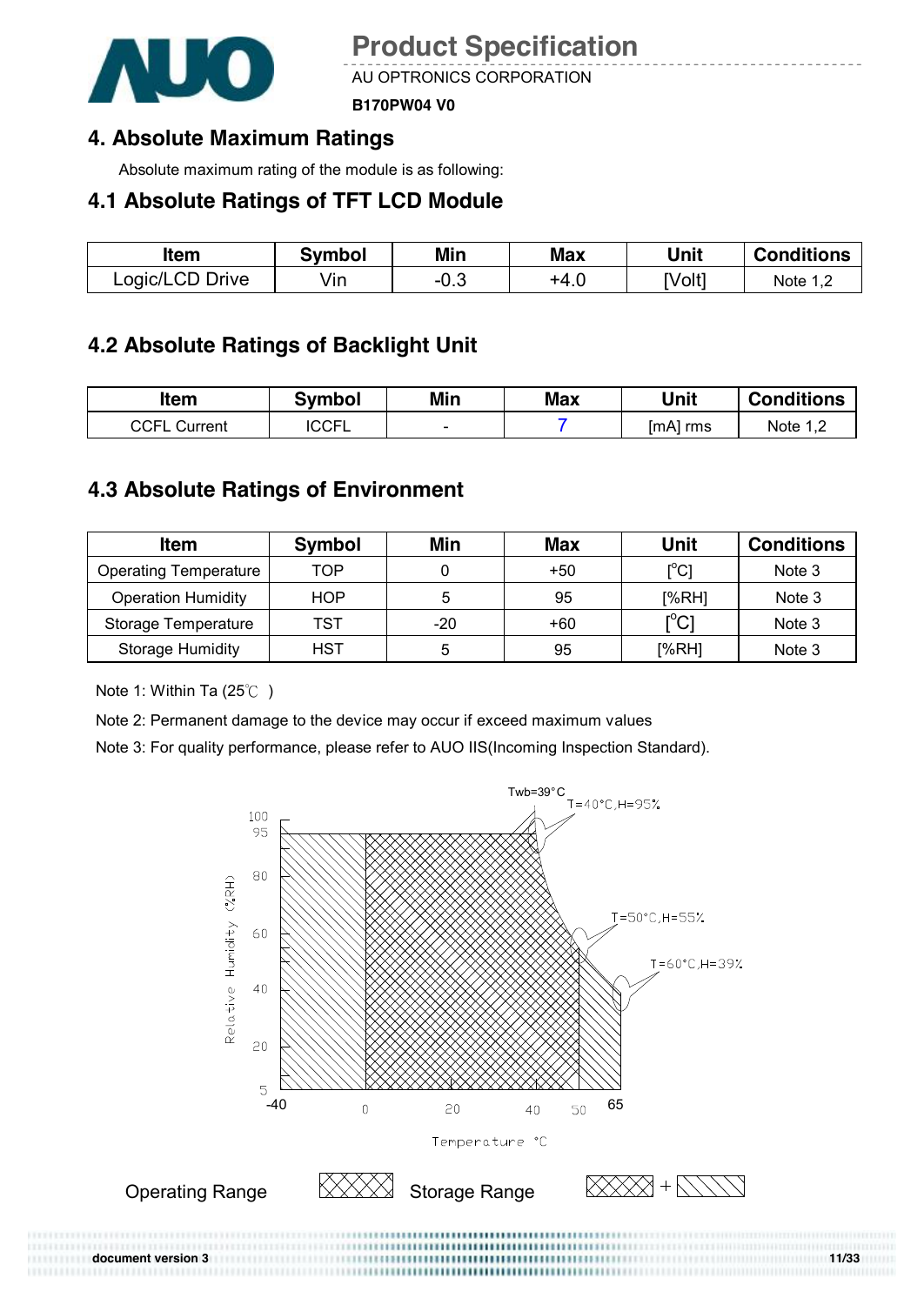

AU OPTRONICS CORPORATION

**B170PW04 V0**

#### **5. Electrical characteristics**

### **5.1 TFT LCD Module**

### **5.1.1 Power Specification**

Input power specifications are as follows;

| <b>Symble</b> | <b>Parameter</b>      | Min | <b>Typ</b> | <b>Max</b> | <b>Units</b> | <b>Note</b> |
|---------------|-----------------------|-----|------------|------------|--------------|-------------|
| <b>VDD</b>    | Logic/LCD Drive       | 3.0 | 3.3        | 3.6        | [Volt]       |             |
|               | Voltage               |     |            |            |              |             |
| <b>PDD</b>    | <b>VDD Power</b>      |     |            | 3          | [Watt]       | Note 1      |
| <b>IDD</b>    | <b>IDD Current</b>    |     | 600        | 700        | [mA]         | Note 1      |
| <b>IRush</b>  | <b>Inrush Current</b> |     |            | 2000       | [mA]         | Note 2      |
| <b>VDDrp</b>  | Allowable             |     |            | 100        | [mV]         |             |
|               | Logic/LCD Drive       |     |            |            | $p-p$        |             |
|               | <b>Ripple Voltage</b> |     |            |            |              |             |

Note 1: Maximum Measurement Condition: Black Pattern

Note 2: Measure Condition





**Vin rising time** 

**document version 3 12/33**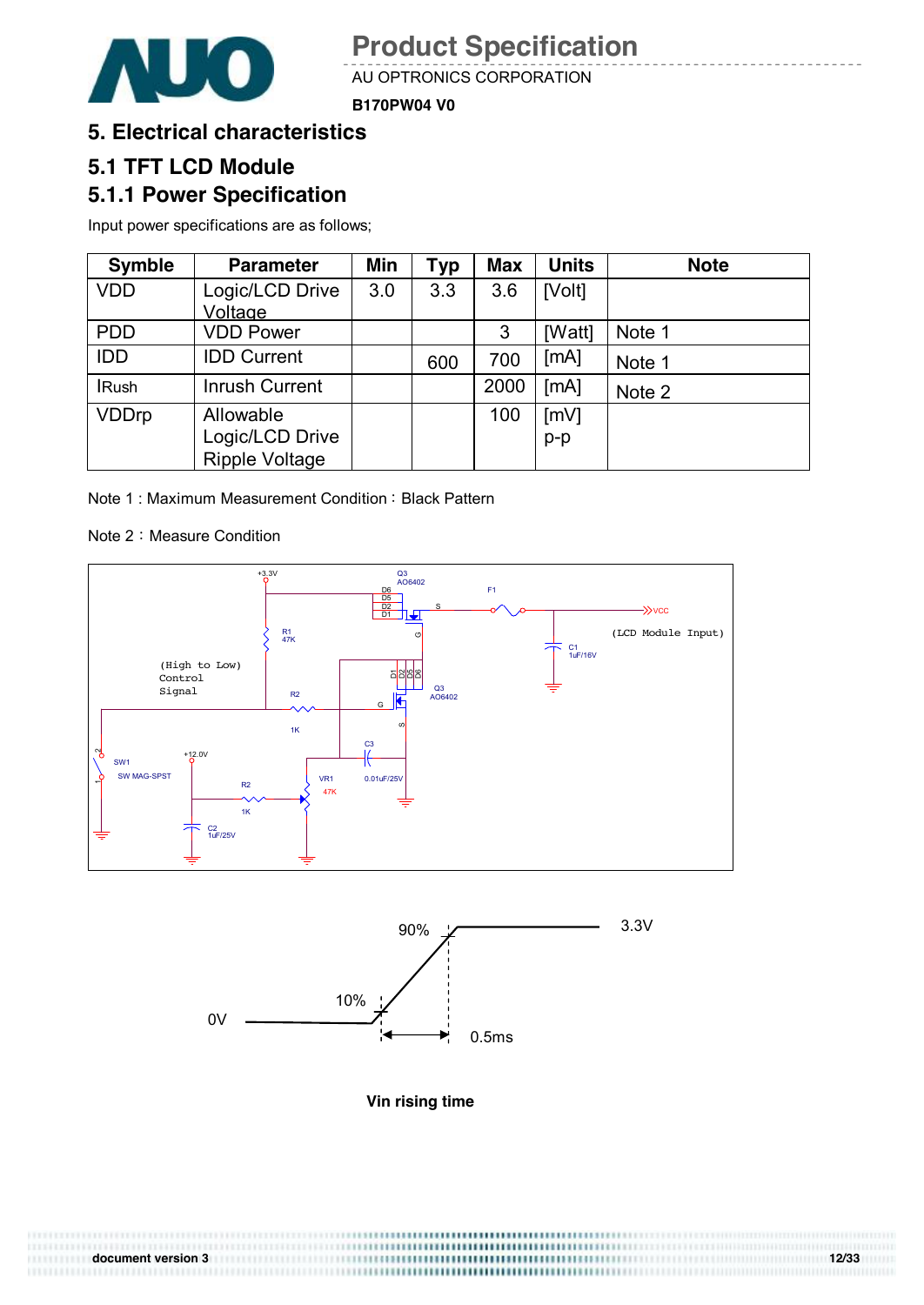

AU OPTRONICS CORPORATION

**B170PW04 V0**

### **5.1.2 Signal Electrical Characteristics**

Input signals shall be low or High-impedance state when VDD is off. It is recommended to refer the specifications of THC63LVDF84A (Thine Electronics Inc.) in detail.

Signal electrical characteristics are as follows;

| <b>Parameter</b> | <b>Condition</b>                                 | Min    | <b>Max</b> | <b>Unit</b> |
|------------------|--------------------------------------------------|--------|------------|-------------|
| Vth              | Differential Input High<br>Threshold (Vcm=+1.2V) |        | 100        | [mV]        |
| Vtl              | Differential Input Low<br>Threshold (Vcm=+1.2V)  | $-100$ |            | [mV]        |
| Vcm              | Differential Input<br>Common Mode Voltage        | 1.125  | 1.375      | [V]         |

Note: LVDS Differential Voltage

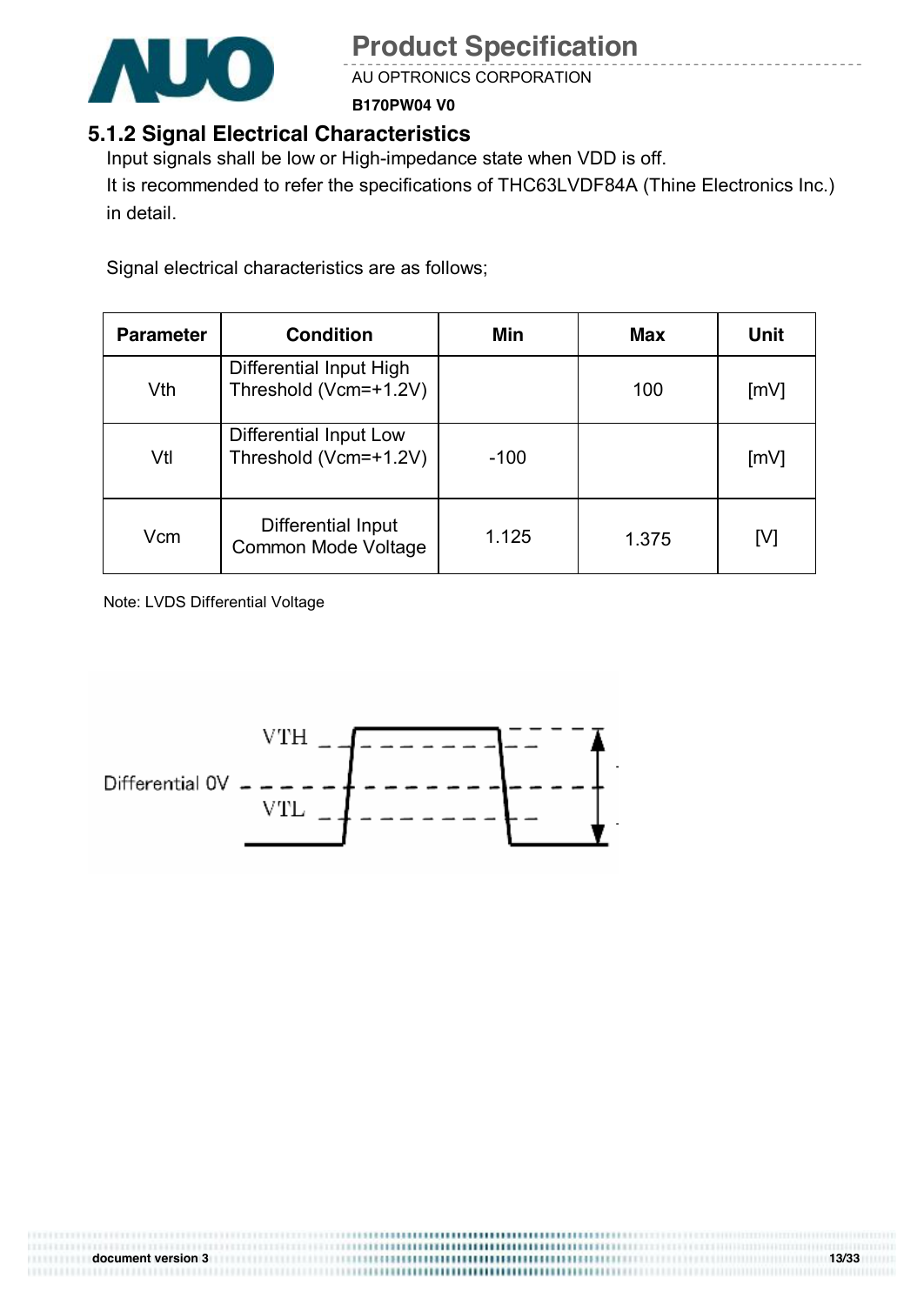

AU OPTRONICS CORPORATION

**B170PW04 V0**

### **5.2 Backlight Unit**

Parameter guideline for CCFL Inverter

| <b>Parameter</b>                  | Min  | <b>Typ</b> | <b>Max</b> | <b>Units</b>           | <b>Condition</b>   |
|-----------------------------------|------|------------|------------|------------------------|--------------------|
| <b>White Luminance</b>            | 5800 | 6400       |            | $\lceil cd/m^2 \rceil$ | $(Ta=25^{\circ}C)$ |
|                                   |      |            |            |                        | Note 1             |
| <b>CCFL current(ICCFL)</b>        | 3.0  | 6.5        | 7.0        | [mA] rms               | $(Ta=25^{\circ}C)$ |
|                                   |      |            |            |                        | Note 2             |
| <b>CCFL Frequency (FCCFL)</b>     | 45   | 60         | 80         | [KHz]                  | $(Ta=25^{\circ}C)$ |
|                                   |      |            |            |                        | Note $3,4$         |
| <b>CCFL Ignition Voltage (Vs)</b> |      |            | 1500       | [Volt] rms             | $(Ta=0^{\circ}C)$  |
|                                   |      |            |            |                        | Note 5             |
| <b>CCFL Ignition Voltage(Vs)</b>  |      |            | 1250       | [Volt] rms             | $(Ta=25^{\circ}C)$ |
|                                   |      |            |            |                        | Note 5             |
| <b>CCFL Voltage (Reference)</b>   | 745  | 785        | 905        | [Volt] rms             | $(Ta=25^{\circ}C)$ |
|                                   |      |            |            |                        | Note 6             |
| <b>CCFL Power consumption</b>     | 5.4  | 9.6        | 10.4       | [Watt]                 | $(Ta=25^{\circ}C)$ |
| $(2 \text{ lamp})$                |      |            |            |                        | Note 6             |

Note 1: Typ are AUO recommended Design Points.

\*1 All of characteristics listed are measured under the condition using the AUO Test inverter.

\*2 In case of using an inverter other than listed, it is recommended to check the inverter carefully.

Sometimes, interfering noise stripes appear on the screen, and substandard luminance or flicker at low power may happen.

\*3 In designing an inverter, it is suggested to check safety circuit very carefully. Impedance of CCFL, for instance, becomes more than 1 [M ohm] when CFL is damaged.

\*4 Generally, CCFL has some amount of delay time after applying kick-off voltage. It is recommended to keep on applying kick-off voltage for 1 [Sec] until discharge.

\*5 CCFL discharge frequency must be carefully chosen so as not to produce interfering noise stripes on the screen.

\*6 Reducing CCFL current increases CCFL discharge voltage and generally increases CCFL discharge frequency. So all the parameters of an inverter should be carefully designed so as not to produce too much leakage current from high-voltage output of the inverter.

Note 2: It should be employed the inverter which has "Duty Dimming", if ICCFL is less than 4mA.

Note 3: CCFL discharge frequency should be carefully determined to avoid interference between inverter and TFT LCD.

Note 4: The frequency range will not affect to lamp life and reliability characteristics.

Note 5: CCFL inverter should be able to give out a power that has a generating capacity of over 1,430 voltage. Lamp units need 1,400 voltage minimum for ignition.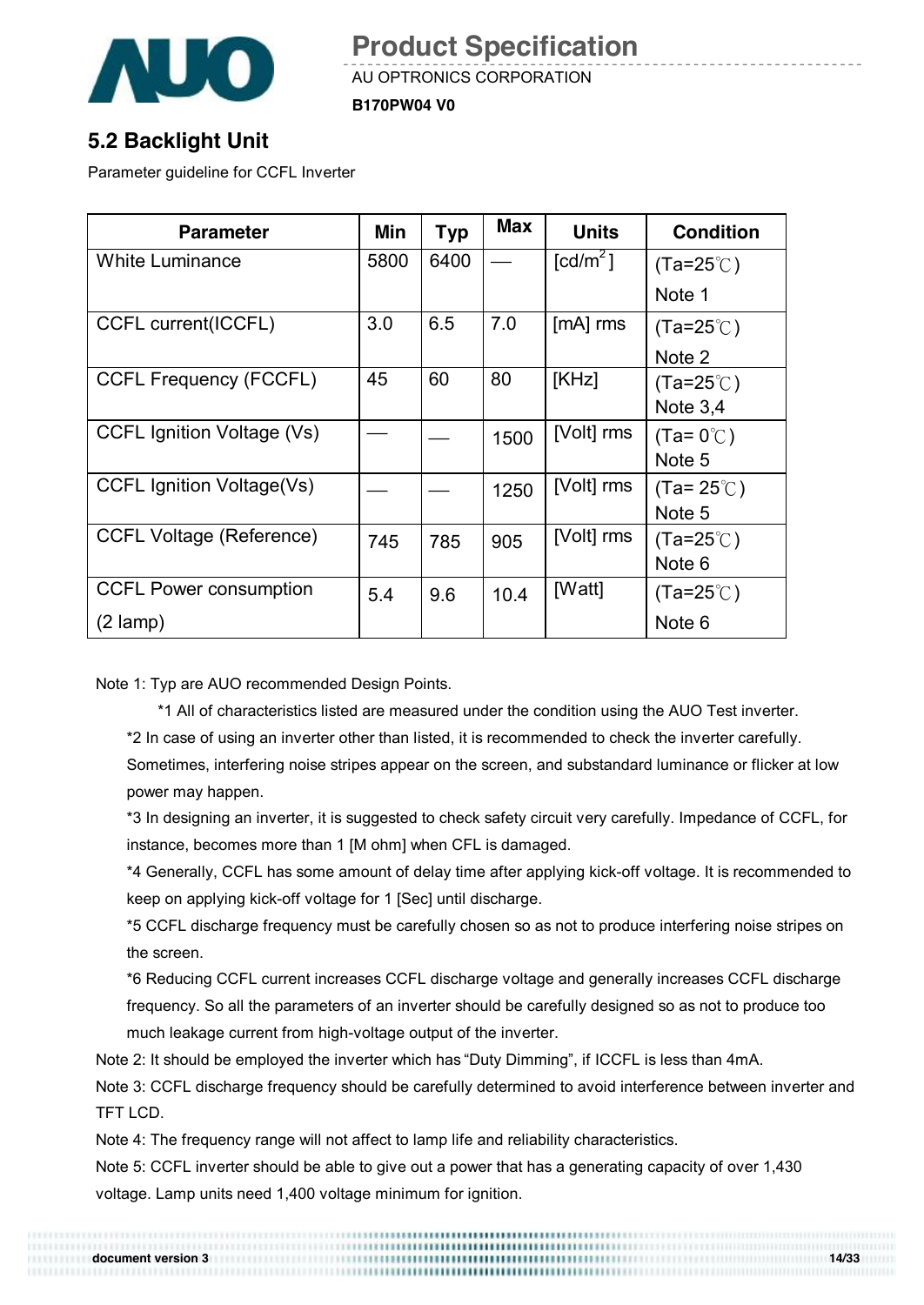

#### AU OPTRONICS CORPORATION

**B170PW04 V0**

Note 6: Calculator value for reference (ICCFL×VCCFL=PCCFL)

Note 7: Requirements for a system inverter design, which is intended to have a better display performance, a

better power efficiency and a more reliable lamp, are following.

It shall help increase the lamp lifetime and reduce leakage current.

a. The asymmetry rate of the inverter waveform should be less than 10%.

b. The distortion rate of the waveform should bewithin  $\sqrt{2}$  ±10%.

\* Inverter output waveform had better be more similar to ideal sine wave.



\* Asymmetry rate:  $|||_{p} - ||_{-p}||/||_{rms} * 100\%$ \* Distortion rate  $\mathsf{I}_{\mathsf{p}}$  (or  $\mathsf{I}_{\mathsf{-p}}$ ) /  $\mathsf{I}_{\mathsf{rms}}$ 

**document version 3 15/33**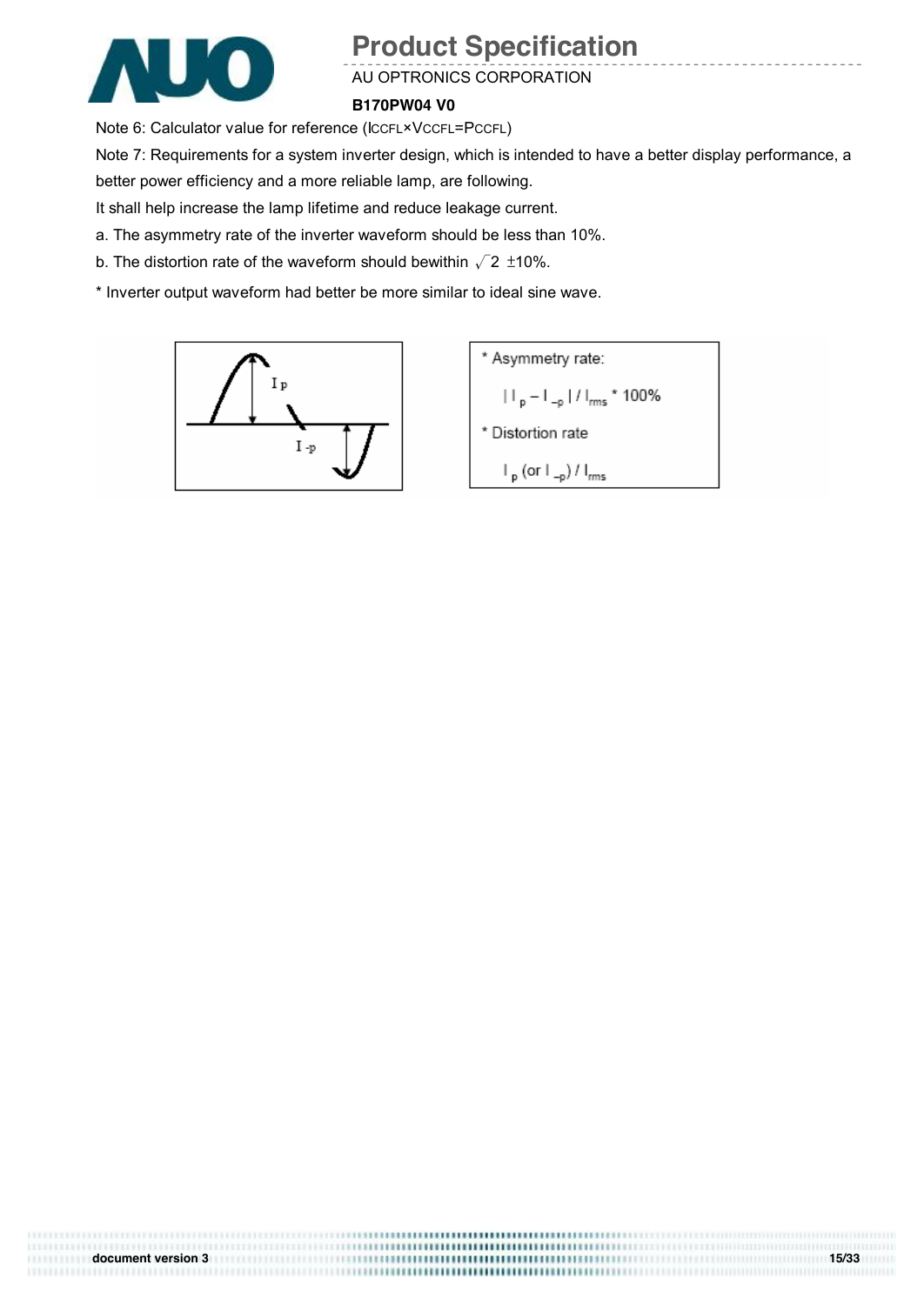

AU OPTRONICS CORPORATION

**B170PW04 V0**

### **6. Signal Characteristic**

### **6.1 Pixel Format Image**

Following figure shows the relationship of the input signals and LCD pixel format.

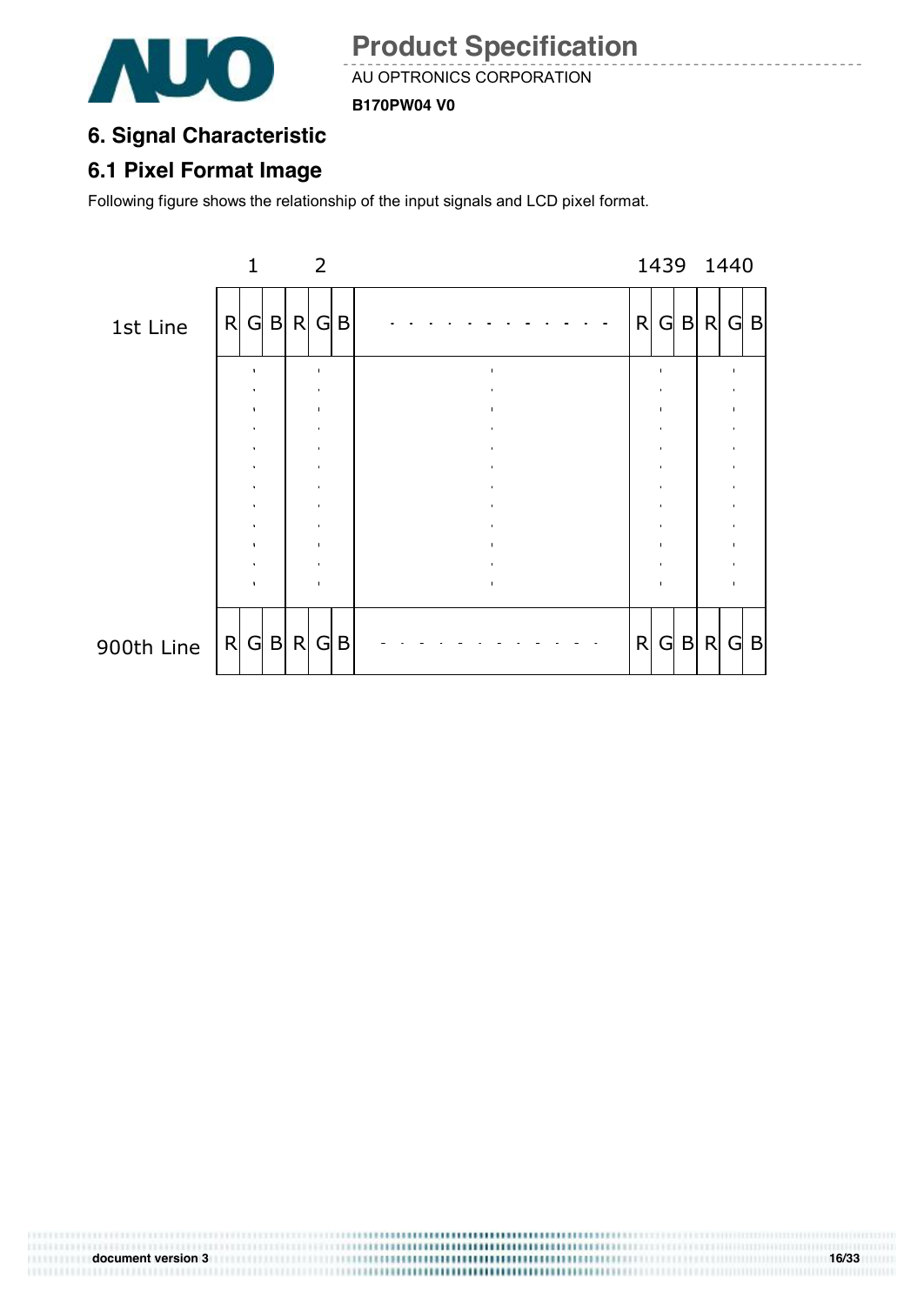

AU OPTRONICS CORPORATION **B170PW04 V0**

**6.2 The input data format ODD pair( 1st pixel input)**



#### **Even pair(2nd pixel input)**



| <b>Signal Name</b> | <b>Description</b>      |                                                             |
|--------------------|-------------------------|-------------------------------------------------------------|
| R <sub>5</sub>     | Red Data 5 (MSB)        | Red-pixel Data                                              |
| R <sub>4</sub>     | Red Data 4              | Each red pixel's brightness data consists of these 6 bits   |
| R <sub>3</sub>     | Red Data 3              | pixel data.                                                 |
| R <sub>2</sub>     | Red Data 2              |                                                             |
| R <sub>1</sub>     | Red Data 1              |                                                             |
| R <sub>0</sub>     | Red Data 0 (LSB)        |                                                             |
|                    | <b>Red-pixel Data</b>   |                                                             |
| G <sub>5</sub>     | Green Data 5 (MSB)      | Green-pixel Data                                            |
| G4                 | Green Data 4            | Each green pixel's brightness data consists of these 6 bits |
| G <sub>3</sub>     | Green Data 3            | pixel data.                                                 |
| G <sub>2</sub>     | Green Data 2            |                                                             |
| G <sub>1</sub>     | Green Data 1            |                                                             |
| G0                 | Green Data 0 (LSB)      |                                                             |
|                    | <b>Green-pixel Data</b> |                                                             |
| B <sub>5</sub>     | Blue Data 5 (MSB)       | <b>Blue-pixel Data</b>                                      |
| <b>B4</b>          | Blue Data 4             | Each blue pixel's brightness data consists of these 6 bits  |
| B <sub>3</sub>     | Blue Data 3             | pixel data.                                                 |
| <b>B2</b>          | Blue Data 2             |                                                             |
| <b>B1</b>          | Blue Data 1             |                                                             |
| B0                 | Blue Data 0 (LSB)       |                                                             |
|                    | <b>Blue-pixel Data</b>  |                                                             |
| <b>RxCLKIN</b>     | <b>Data Clock</b>       | The typical frequency is 48.2 MHz. The signal is used to    |
|                    |                         | strobe the pixel data and DSPTMG signals. All pixel data    |
|                    |                         | shall be valid at the falling edge when the DSPTMG          |
|                    |                         | signal is high.                                             |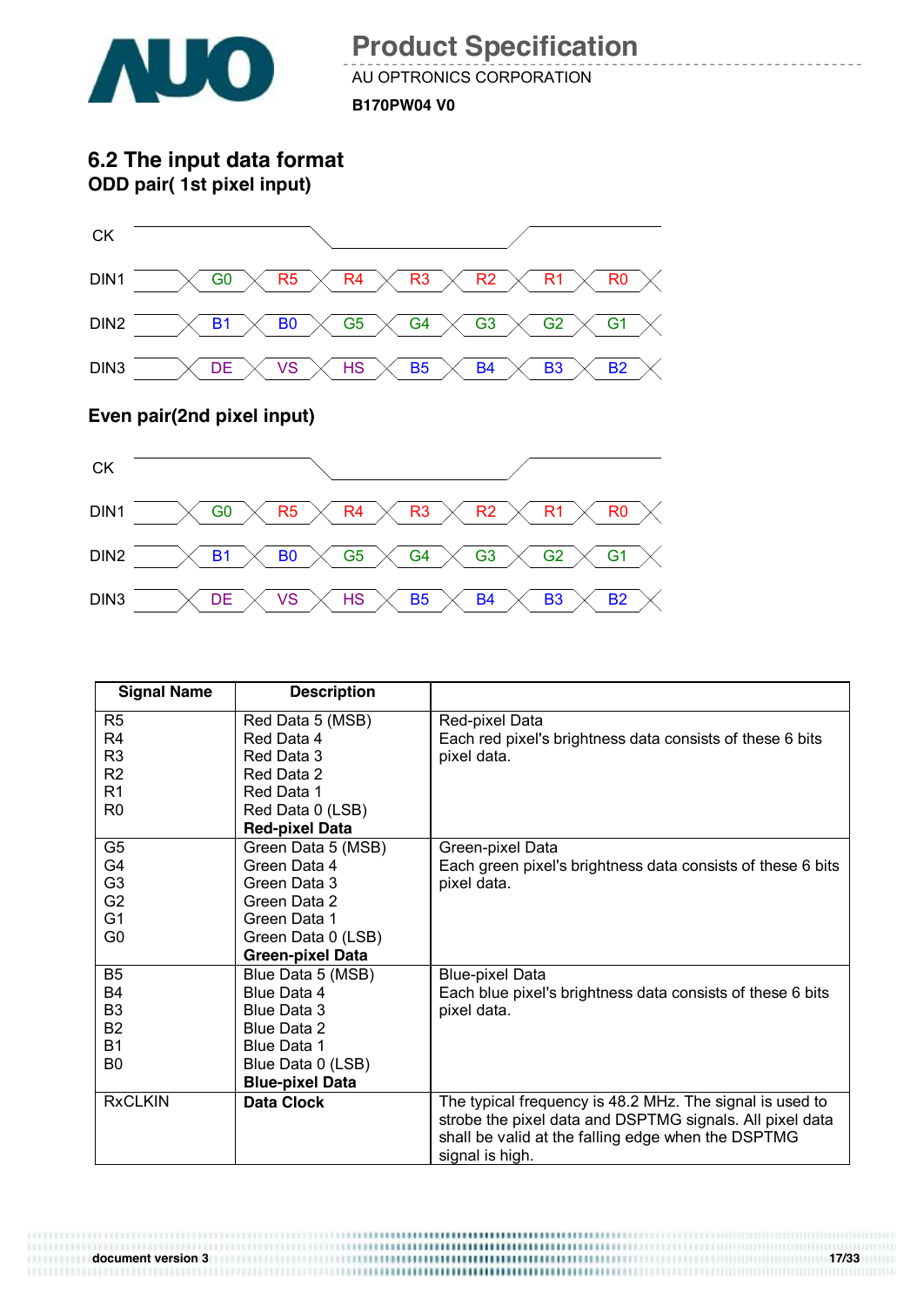

<u>. . . . . . . . .</u>

AU OPTRONICS CORPORATION

**B170PW04 V0**

| <b>DE</b> | <b>Display Timing</b>  | This signal is strobed at the falling edge of<br>-DTCLK. When the signal is high, the pixel data shall be<br>valid to be displayed. |
|-----------|------------------------|-------------------------------------------------------------------------------------------------------------------------------------|
| VS        | <b>Vertical Sync</b>   | The signal is synchronized to -DTCLK.                                                                                               |
| <b>HS</b> | <b>Horizontal Sync</b> | The signal is synchronized to -DTCLK.                                                                                               |

Note: Output signals from any system shall be low or Hi-Z state when VDD is off.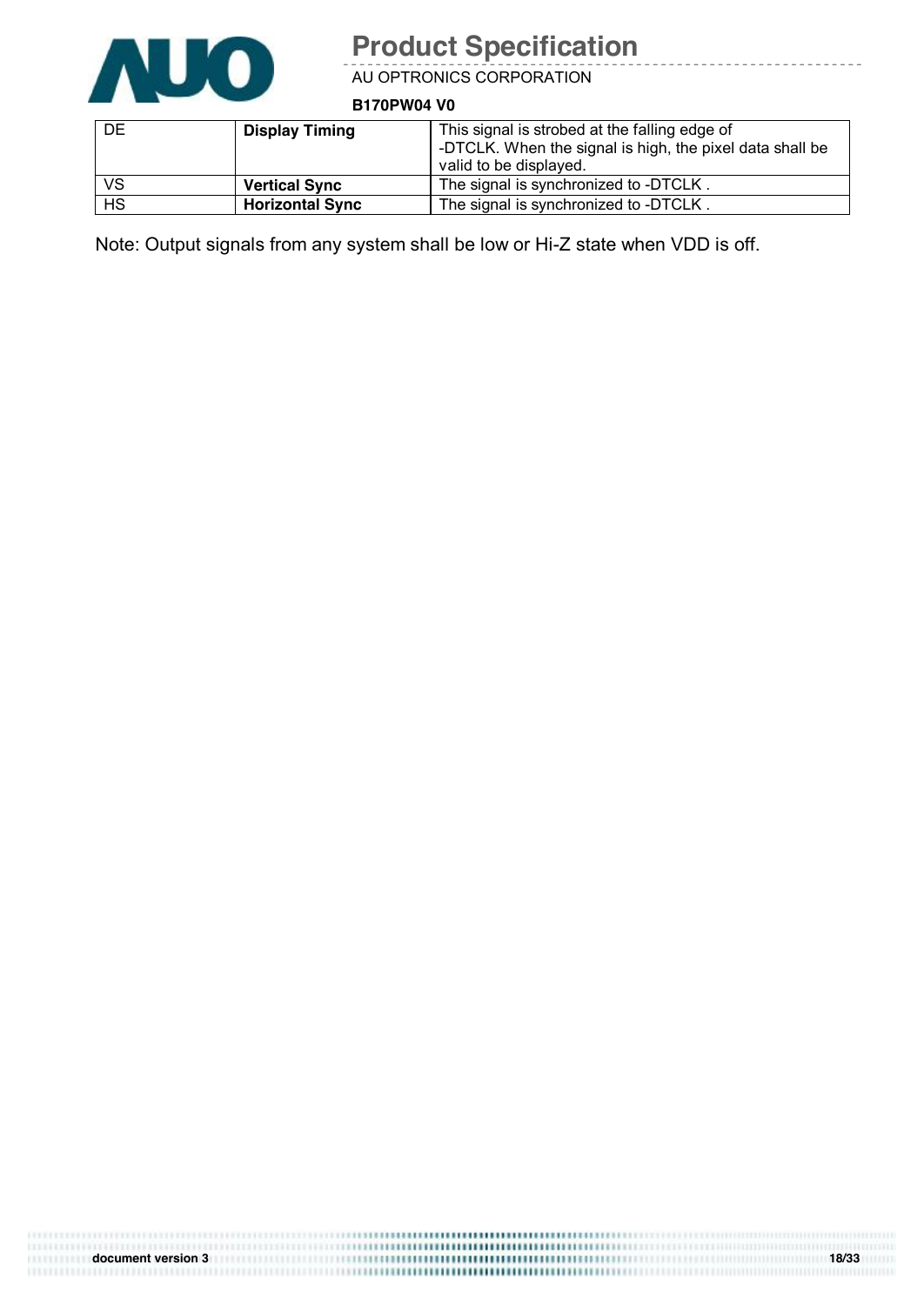

AU OPTRONICS CORPORATION **B170PW04 V0**

### **6.3 Signal Description**

LVDS is a differential signal technology for LCD interface and high speed data transfer device.

| Pin no         | <b>Symbol</b>       | <b>Function</b>                       | Etc. |
|----------------|---------------------|---------------------------------------|------|
| 1              | <b>GND</b>          | Ground                                |      |
| $\overline{2}$ | <b>VDD</b>          | Power supply , 3.3 V (typical)        |      |
| 3              | <b>VDD</b>          | Power supply , 3.3 V (typical)        |      |
| 4              | <b>VEDID</b>        | DDC 3.3V power                        |      |
| 5              | <b>NC</b>           | No Connection (Reserved for AUO) test |      |
| 6              | CLK <sub>EDID</sub> | <b>DDC Clock</b>                      |      |
| $\overline{7}$ | $Data_{EDID}$       | DDC data                              |      |
| 8              | Odd RxIN0-          | -LVDS differential data input         |      |
| 9              | Odd RxIN0+          | +LVDS differential data input         |      |
| 10             | <b>GND</b>          | Ground                                |      |
| 11             | Odd RxIN1-          | -LVDS differential data input         |      |
| 12             | Odd RxIN1+          | +LVDS differential data input         |      |
| 13             | <b>GND</b>          | Ground                                |      |
| 14             | Odd RxIN2-          | -LVDS differential data input         |      |
| 15             | Odd RxIN2+          | +LVDS differential data input         |      |
| 16             | <b>GND</b>          | Ground                                |      |
| 17             | Odd RxCLKIN-        | -LVDS differential clock input        |      |
| 18             | Odd_RxCLKIN+        | +LVDS differential clock input        |      |
| 19             | <b>GND</b>          | Ground                                |      |
| 20             | Even RxIN0-         | -LVDS differential data input         |      |
| 21             | Even RxIN0+         | +LVDS differential data input         |      |
| 22             | <b>GND</b>          | Ground                                |      |
| 23             | Even RxIN1-         | -LVDS differential data input         |      |
| 24             | Even RxIN1+         | +LVDS differential data input         |      |
| 25             | <b>GND</b>          | Ground                                |      |
| 26             | Even RxIN2-         | -LVDS differential data input         |      |
| 27             | Even RxIN2+         | +LVDS differential data input         |      |
| 28             | <b>GND</b>          | Ground                                |      |
| 29             | Even_RxCLKIN-       | -LVDS differential clock input        |      |
| $30\,$         | Even_RxCLKIN+       | +LVDS differential clock input        |      |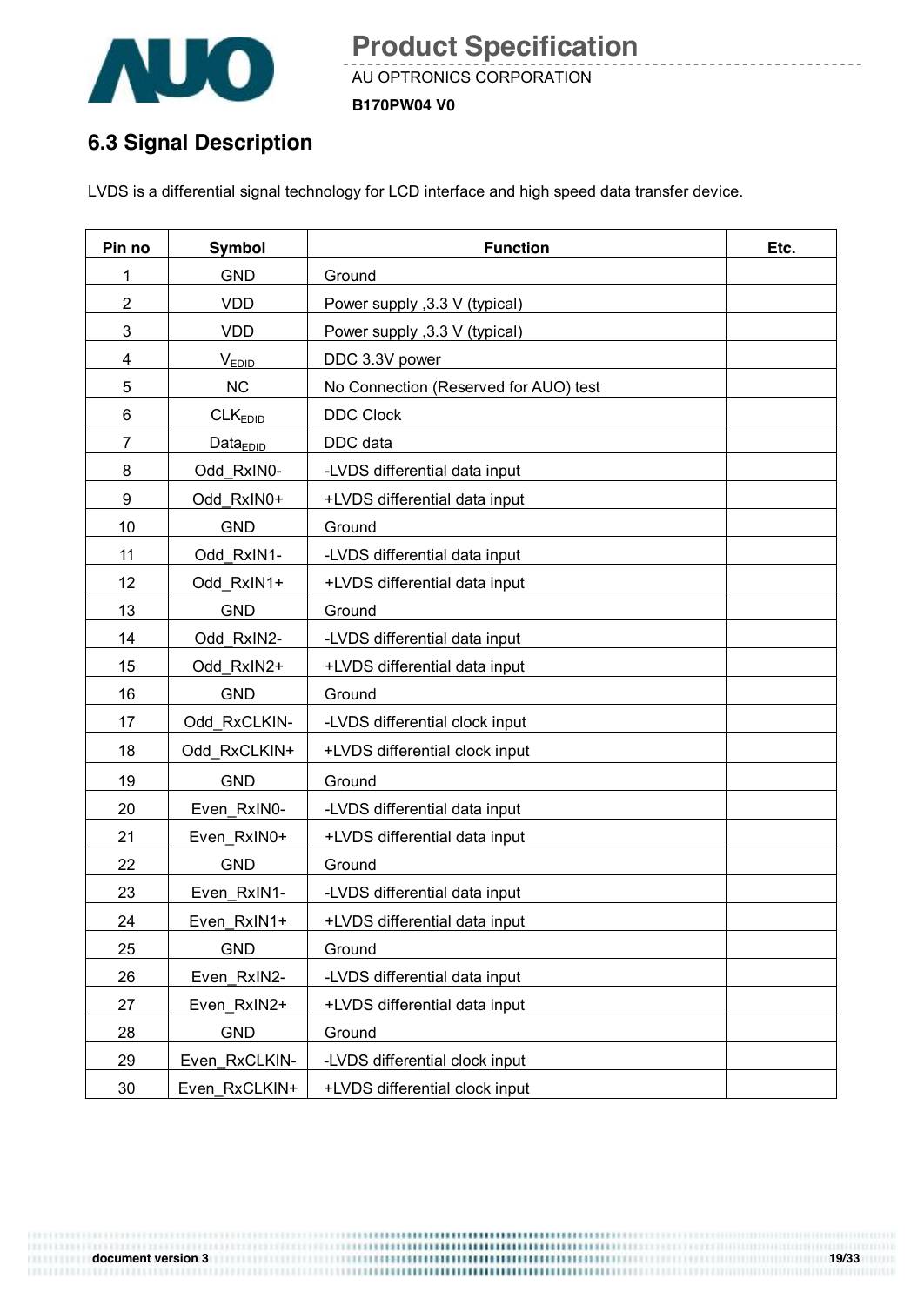

AU OPTRONICS CORPORATION

**B170PW04 V0**



Note1: Start from right side

Note2: Please follow VESA standard. Note3: Input signals shall be low or High-impedance when VDD is off. Internal circuit of LVDS inputs are as following.

The module uses a 100ohm resistor between positive and negative data lines of each receiver input

### **6.4 Interface Timing**

#### **6.4.1 Timing Characteristics**

Basically, interface timings should match the 1440x900 manufacturing guide line timing.

| Signal                | Item      | Symbol            | Min   | Typ   | Max  | Unit |
|-----------------------|-----------|-------------------|-------|-------|------|------|
|                       | Period    | Tv                | 904   | 912   | 2048 | Th   |
| Vertical<br>Section   | Active    | $T\text{disp}(v)$ | 900   | 900   | 900  | Th   |
|                       | Blanking  | Tblk(v)           | 4     | 12    |      | Th   |
|                       | Period    | Th                | 760   | 880   | 1024 | Telk |
| Horizontal<br>Section | Active    | Tdisp(h)          | 720   | 720   | 720  | Telk |
|                       | Blanking  | Tblk(h)           | 40    | 160   |      | Telk |
| Clock                 | Period    | Telk              | 16.61 | 20.75 |      | ns   |
|                       | Frequency | Freq              |       | 48.2  | 60.2 | MHz  |

**Note** : DE mode only

**document version 3 20/33**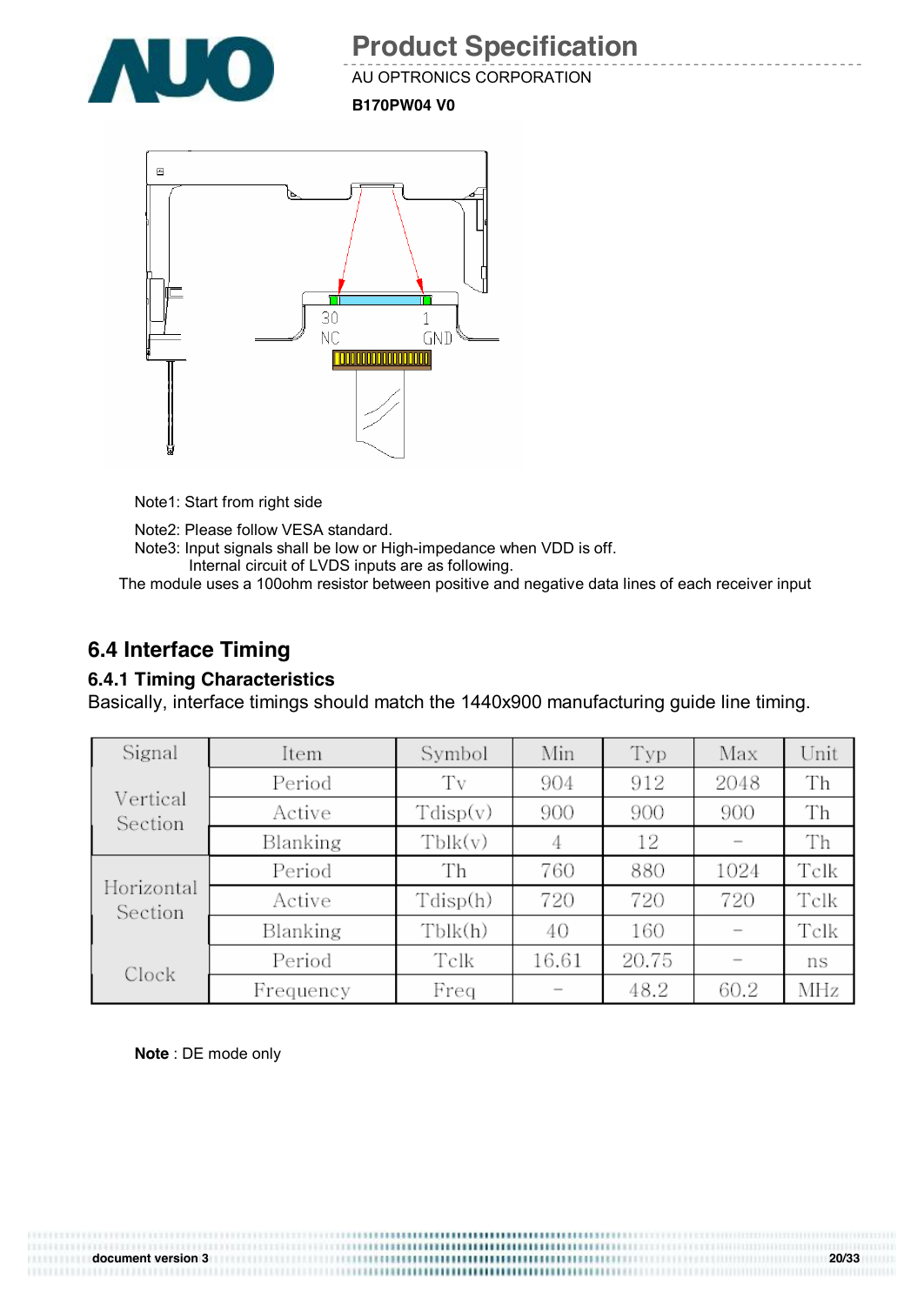

AU OPTRONICS CORPORATION

**B170PW04 V0**

**6.4.2 Timing diagram** 

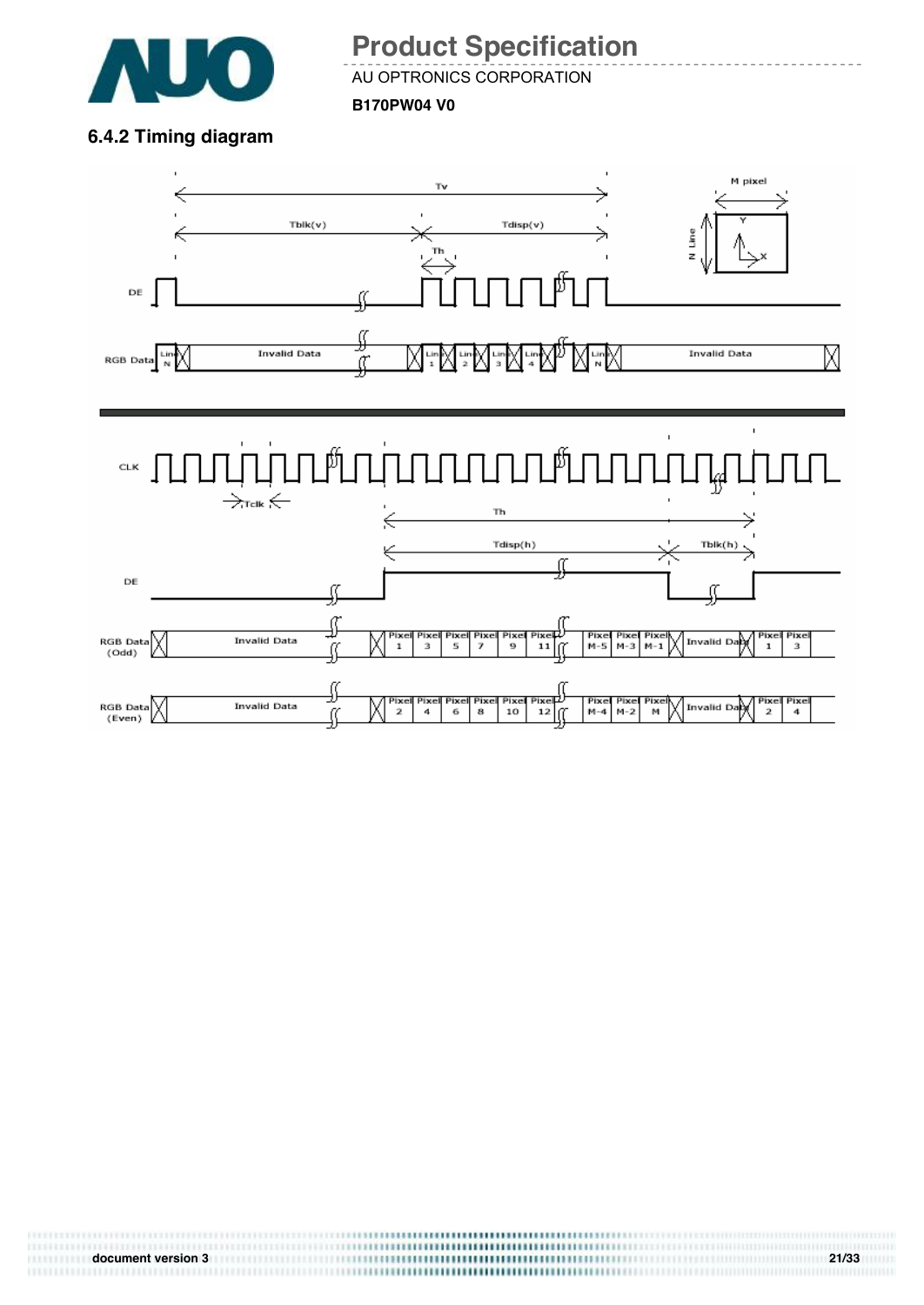

AU OPTRONICS CORPORATION

**B170PW04 V0**

#### **6.5 Power ON/OFF Sequence**

VDD power and lamp on/off sequence is as follows. Interface signals are also shown in the chart. Signals from any system shall be Hi-Z state or low level when VDD is off.



#### **Power Sequence Timing**

|                  | <b>Value</b> |      |      |              |
|------------------|--------------|------|------|--------------|
| <b>Parameter</b> | Min.         | Typ. | Max. | <b>Units</b> |
| T1               | 0.5          |      | 10   | (ms)         |
| T <sub>2</sub>   | 0            |      | 50   | (ms)         |
| T <sub>3</sub>   | 0            |      | 50   | (ms)         |
| T <sub>4</sub>   | 400          |      |      | (ms)         |
| T <sub>5</sub>   | 200          |      |      | (ms)         |
| T <sub>6</sub>   | 200          | -    |      | (ms)         |
| Т7               |              |      | 10   | (ms)         |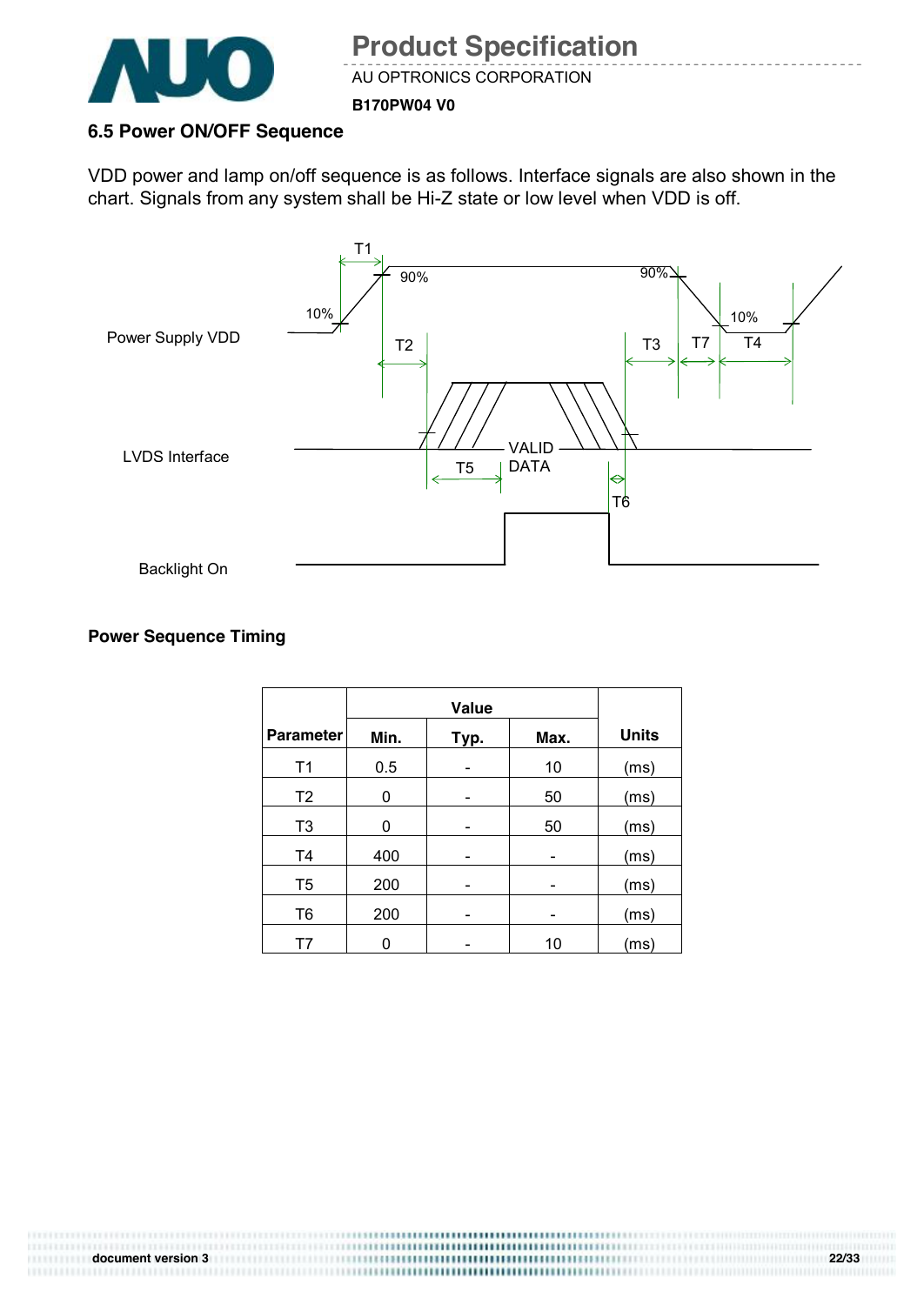

**B170PW04 V0**

### **7. Connector Description**

Physical interface is described as for the connector on module.

These connectors are capable of accommodating the following signals and will be following components.

### **7.1 TFT LCD Module**

| <b>Connector Name / Designation</b> | <b>For Signal Connector</b>  |
|-------------------------------------|------------------------------|
| <b>Manufacturer</b>                 | JAE or compatible            |
| <b>Type / Part Number</b>           | FI-XB30SL-HF10 or compatible |
| <b>Mating Housing/Part Number</b>   | FI-X30H                      |
| <b>Mating Contact/Part Number</b>   | FI-XC3-1-15000               |

#### **7.2 Backlight Unit**

Physical interface is described as for the connector on module.

These connectors are capable of accommodating the following signals and will be following components.

| <b>Connector Name / Designation</b> | <b>For Lamp Connector</b> |
|-------------------------------------|---------------------------|
| <b>Manufacturer</b>                 | JST                       |
| <b>Type / Part Number</b>           | <b>BHSR-02VS-1</b>        |
| <b>Mating Type / Part Number</b>    | SM02B-BHSS-1-TB           |

### **7.3 Signal for Lamp connector**

| Pin # | Cable color | <b>Signal Name</b> |
|-------|-------------|--------------------|
|       | Red         | Lamp High Voltage  |
|       | White       | Lamp Low Voltage   |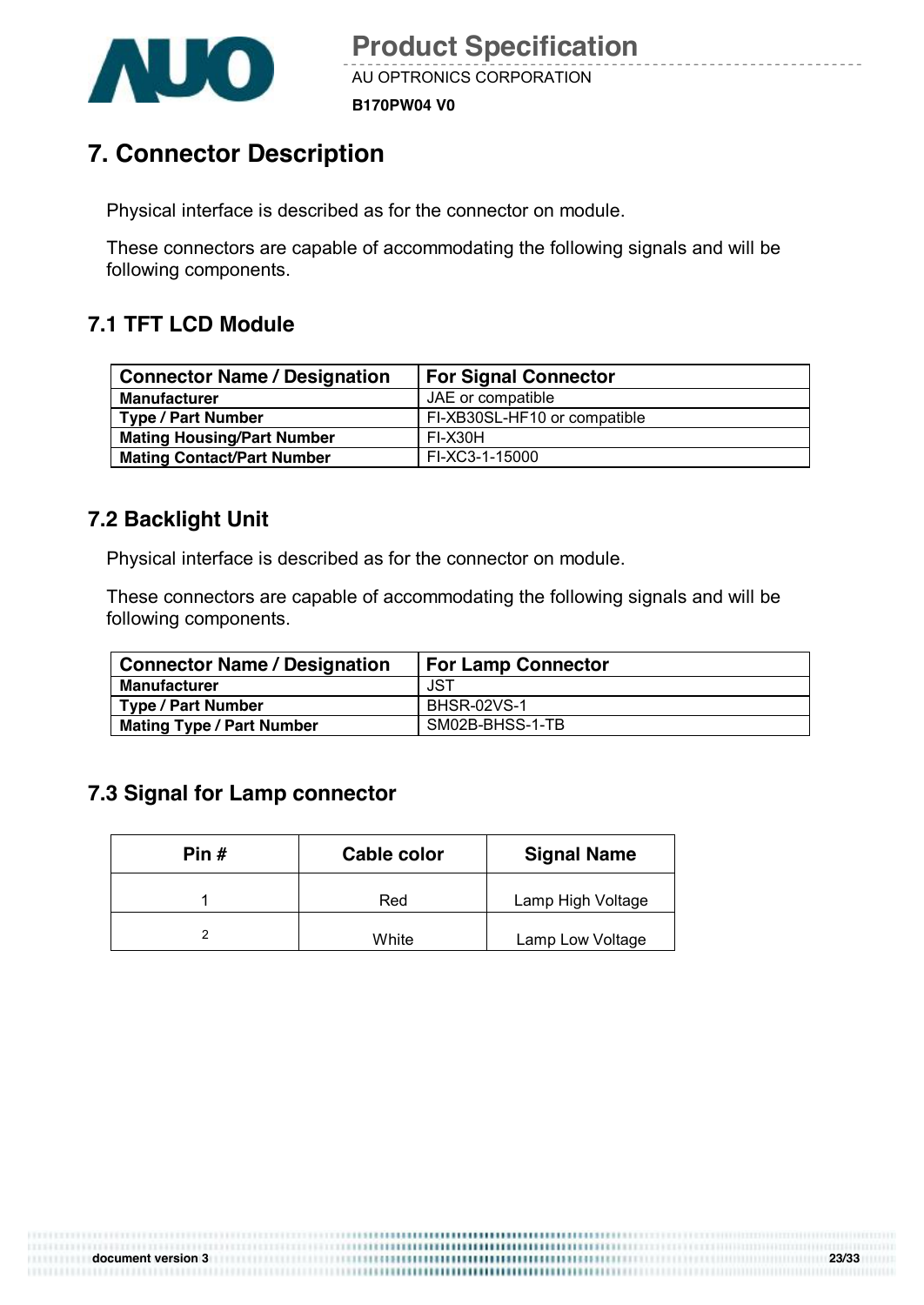

AU OPTRONICS CORPORATION **B170PW04 V0**

### **8. Vibration and Shock Test**

#### **8.1 Vibration Test**

#### **Test Spec:**

| Test method:  | Non-Operation                  |
|---------------|--------------------------------|
| Acceleration: | 1.5G                           |
| Frequency:    | 10 - 500Hz Random              |
| Sweep:        | 30 Minutes each Axis (X, Y, Z) |

#### **8.2 Shock Test Spec:**

#### **Test Spec:**

| Test method:  | Non-Operation                  |
|---------------|--------------------------------|
| Acceleration: | 180 G, Half sine wave          |
| Active time:  | 2 ms                           |
| Pulse:        | X, Y, Z one time for each side |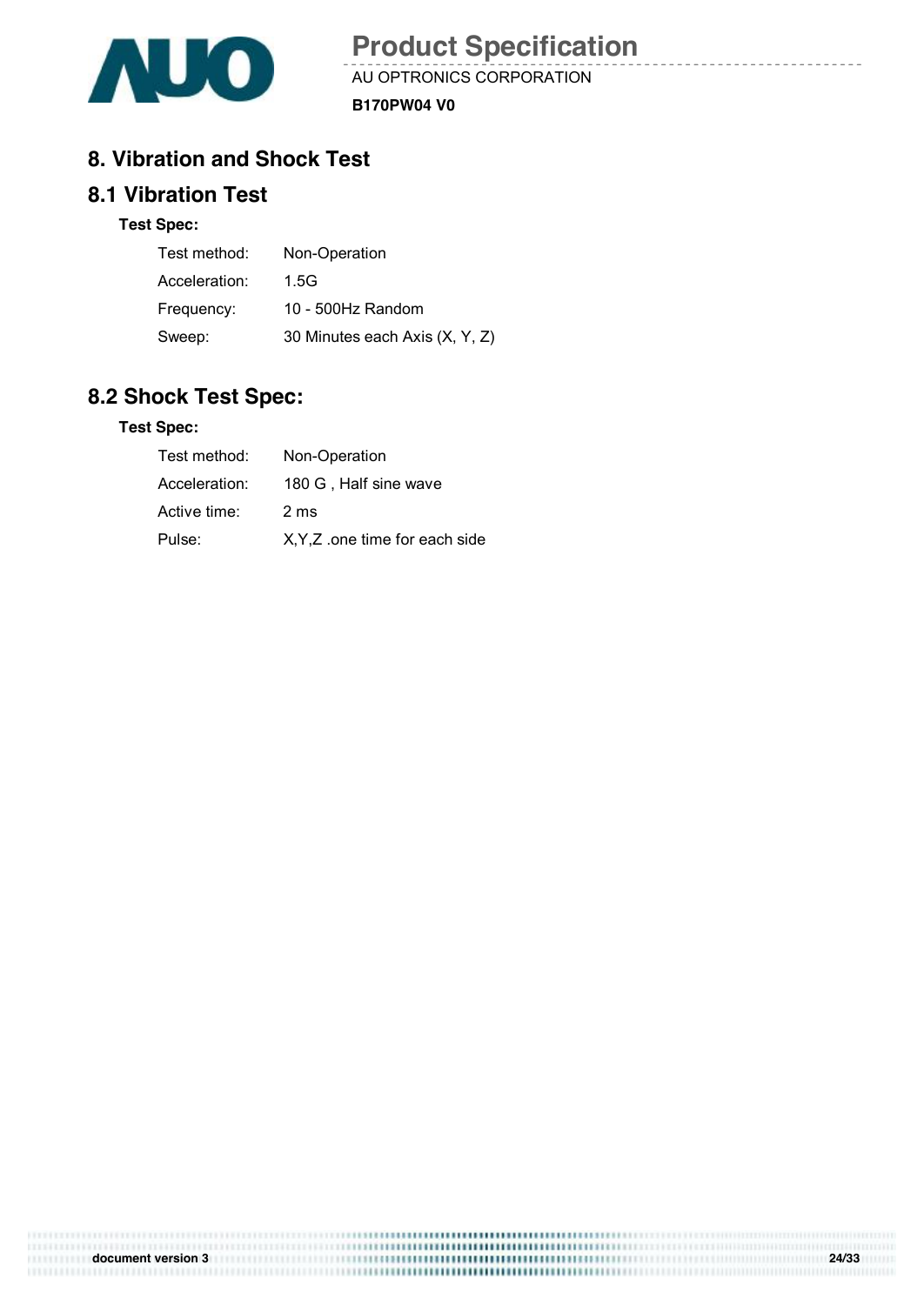

### **9. Reliability**

| <b>Items</b>                             | <b>Required Conditions</b>                                                                                                                                                                                                                                                           |
|------------------------------------------|--------------------------------------------------------------------------------------------------------------------------------------------------------------------------------------------------------------------------------------------------------------------------------------|
| Operating Life – High Temp.              | Temp.= +50°C, Dynamic. 250 Hours, Humidity 20%                                                                                                                                                                                                                                       |
| Operating Life – Low Temp.               | Temp.= 0°C, Dynamic, 250 Hours, Humidity 20%                                                                                                                                                                                                                                         |
| High Temp. Storage Life<br>Non-Operating | $-$ Temp = +60 $^{\circ}$ C, Non-Operating, 250 Hours, Humidity<br>20%                                                                                                                                                                                                               |
| Low Temp. Storage Life<br>Non-Operating  | Temp.= -20°C, Non-Operating, 250 Hours                                                                                                                                                                                                                                               |
| High Temp & High Humidity Temp.=+40°C,   |                                                                                                                                                                                                                                                                                      |
| <b>Operating Life</b>                    | Dynamic Humidity 95%(Non-Condensing), 250 Hours                                                                                                                                                                                                                                      |
| Shock - Non-Operating                    | 180g, 2.0 ms, Half Sine Wave                                                                                                                                                                                                                                                         |
| Vibration - Non-Operating                | Random vibration, 1.5 G zero-to-peak, 10 to 500 Hz, 30<br>minutes in each of three mutually perpendicular axes                                                                                                                                                                       |
| Temp. Cycle - Non-Operating              | -20°C to +60°C, Ramp $\leq$ 20°C/min, Duration at Temp. =<br>30min, Test Cycles = 50                                                                                                                                                                                                 |
| <b>IESD</b>                              | Contact: $±8KV/$ operation<br>Air : The Marine State State State State State State State State State State State State State State State State State State State State State State State State State State State State State State State State State State S<br>$±15$ KV / operation |
| Room temperature Test                    | $25^{\circ}$ C, 2000 hours, Operating with loop pattern                                                                                                                                                                                                                              |

Note1: According to EN61000-4-2 , ESD class B: Some performance degradation allowed. No data lost

. Self-recoverable. No hardware failures.

Note2: CCFL Life time: 10,000 hours minimum under normal module usage.

Note3: MTBF (Excluding the CCFL): 30,000 hours with a confidence level 90%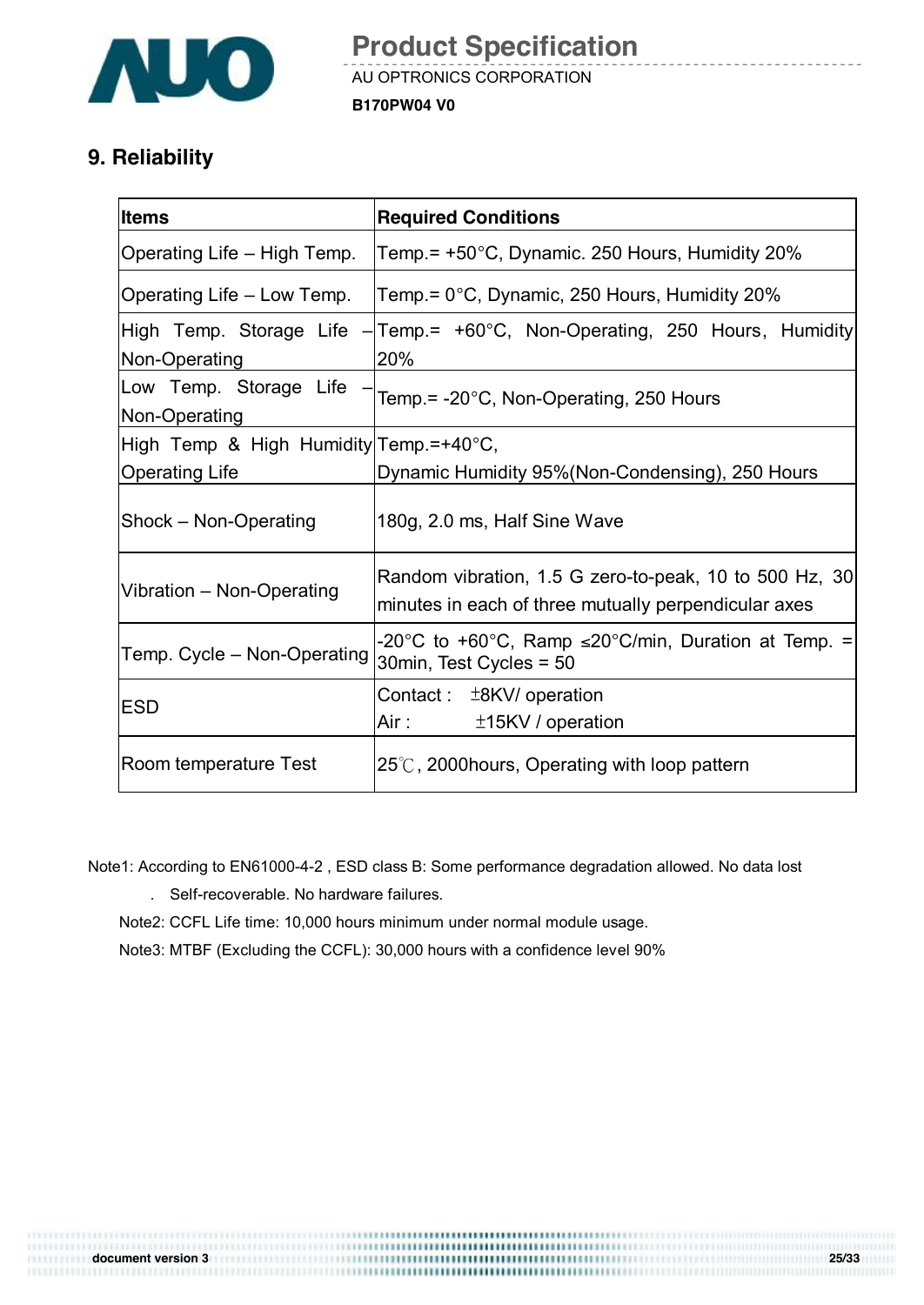AU OPTRONICS CORPORATION

**B170PW04 V0 10. Mechanical Characteristics** 

#### **10.1 LCM Outline Dimension**

**AUO** 



Dutline Dimension (Front View)

| document version 3 |                                     | 26/33 |
|--------------------|-------------------------------------|-------|
|                    | ,,,,,,,,,,,,,,,,,,,,,,,,,,,,,,,,,,, |       |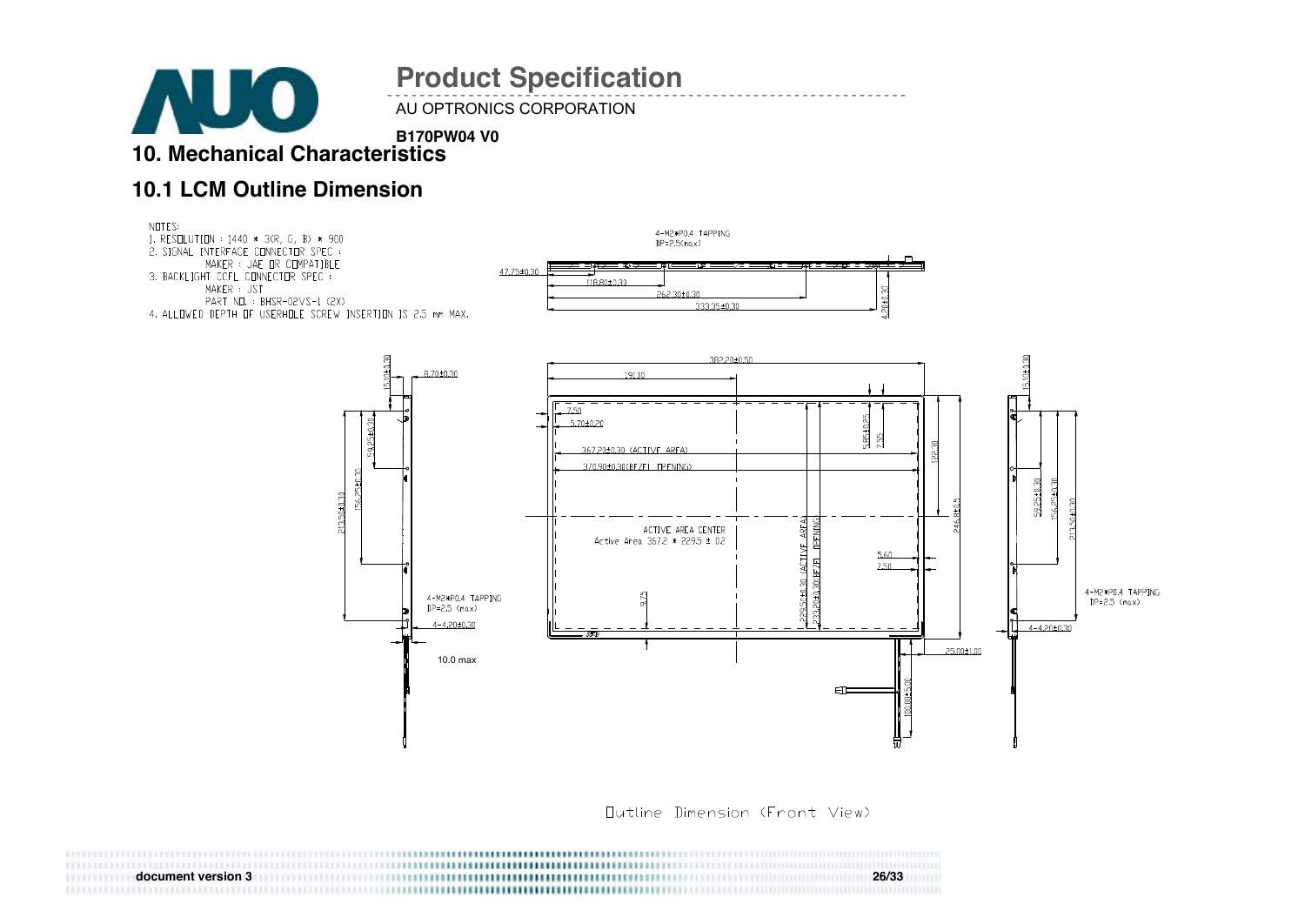

### AU OPTRONICS CORPORATION **Product Specification**

#### **B170PW04 V0**



**document version 3 27/33**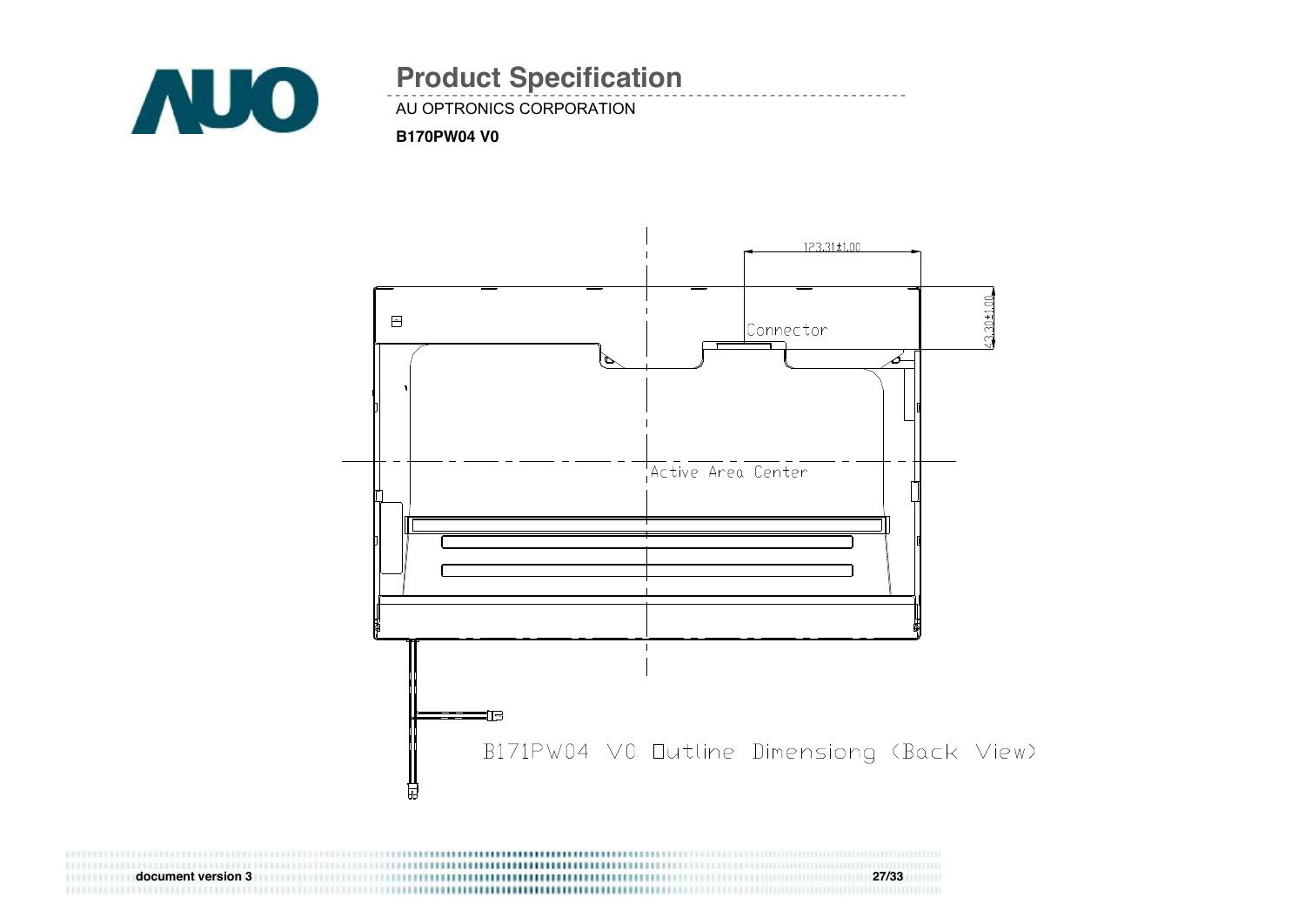

AU OPTRONICS CORPORATION

**B170PW04 V0**

### **10.2 Screw Hole Depth and Center Position**

Screw hole minimum depth, from side surface =2.8 mm (See drawing) Screw hole center location, from front surface =  $4.2 \pm 0.3$ mm (See drawing) Screw maximum length = 2.5 mm (See drawing) Screw Torque: Maximum2.5 kgzf-cm

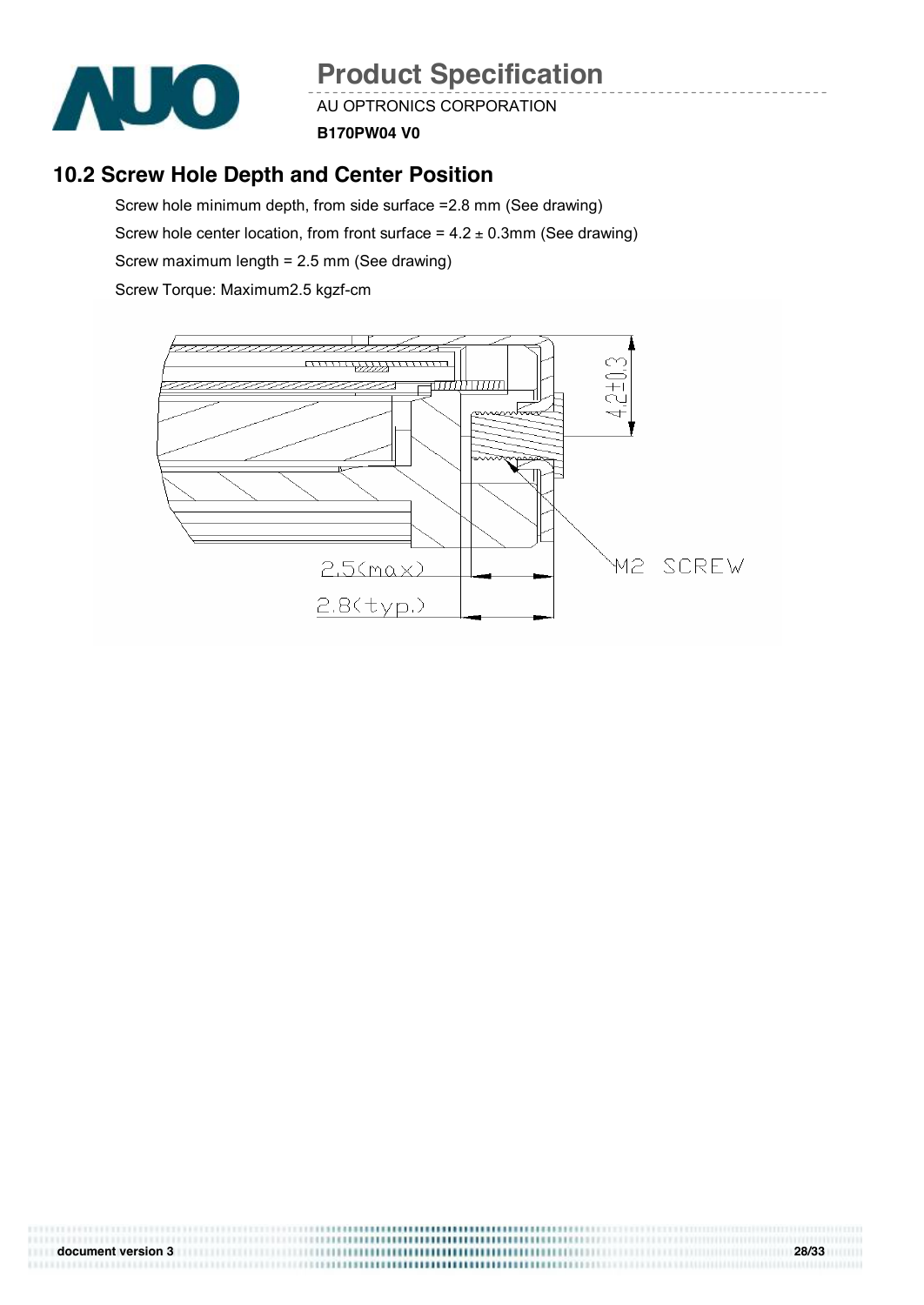

AU OPTRONICS CORPORATION

**B170PW04 V0**

**11. Shipping and Package** 

### **11.1 Shipping Label Format**



### **11.2. Carton Package**

Packing is 10 pcs / box.



**document version 3 29/33**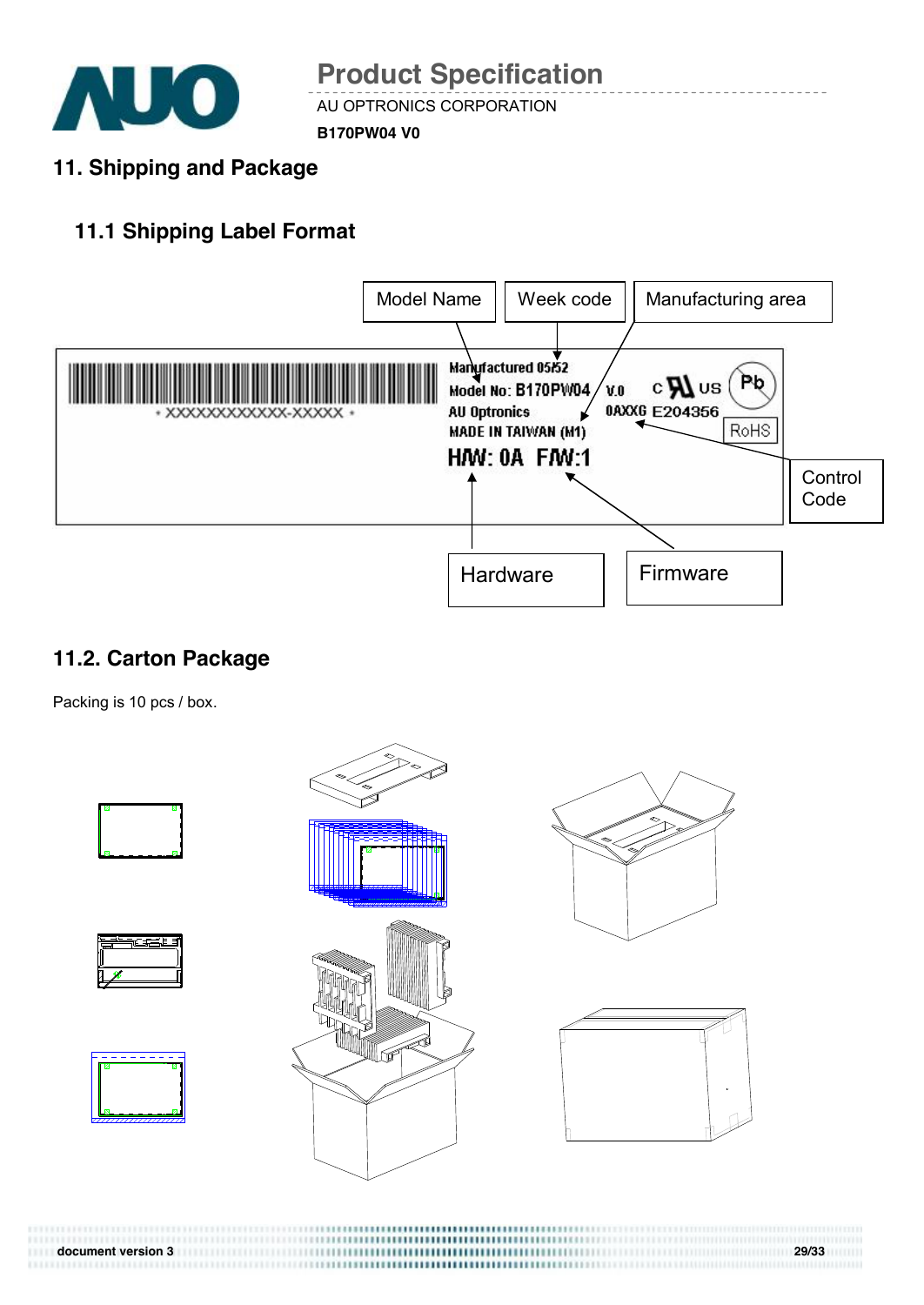

AU OPTRONICS CORPORATION

**B170PW04 V0**

### **12. Appendix: EDID description**

| <b>Address</b> | <b>FUNCTION</b>                                       | <b>Value</b> | Value      | Value        |
|----------------|-------------------------------------------------------|--------------|------------|--------------|
| <b>HEX</b>     |                                                       | <b>HEX</b>   | <b>BIN</b> | <b>DEC</b>   |
| 00             | Header                                                | 00           | 00000000   | 0            |
| 01             |                                                       | FF           | 11111111   | 255          |
| 02             |                                                       | FF           | 11111111   | 255          |
| 03             |                                                       | FF           | 11111111   | 255          |
| 04             |                                                       | FF           | 11111111   | 255          |
| 05             |                                                       | FF           | 11111111   | 255          |
| 06             |                                                       | FF           | 11111111   | 255          |
| 07             |                                                       | 00           | 00000000   | $\pmb{0}$    |
| 08             | EISA Manuf. Code LSB                                  | 06           | 00000110   | 6            |
| 09             | Compressed ASCII                                      | AF           | 10101111   | 175          |
| 0A             | <b>Product Code</b>                                   | 87           | 10000111   | 135          |
| 0B             | hex, LSB first                                        | 40           | 01000000   | 64           |
| 0C             | 32-bit ser #                                          | 00           | 00000000   | $\pmb{0}$    |
| 0D             |                                                       | 00           | 00000000   | 0            |
| 0E             |                                                       | 00           | 00000000   | $\mathsf 0$  |
| 0F             |                                                       | 00           | 00000000   | 0            |
| 10             | Week of manufacture                                   | 01           | 00000001   | $\mathbf{1}$ |
| 11             | Year of manufacture                                   | 0F           | 00001111   | 15           |
| 12             | EDID Structure Ver.                                   | 01           | 00000001   | $\mathbf{1}$ |
| 13             | EDID revision #                                       | 03           | 00000011   | 3            |
| 14             | Video input def.<br>(digital I/P, non-TMDS, CRGB)     | 80           | 10000000   | 128          |
| 15             | Max H image size<br>(rounded to cm)                   | 25           | 00100101   | 37           |
| 16             | Max V image size (rounded to cm)                      | 17           | 00010111   | 23           |
| 17             | <b>Display Gamma</b><br>$(=(gamma*100)-100)$          | 78           | 01111000   | 120          |
| 18             | Feature support (no DPMS, Active OFF, RGB, tmg Blk#1) | 0A           | 00001010   | 10           |
| 19             | Red/green low bits (Lower 2:2:2:2 bits)               | 68           | 01101000   | 104          |
| <b>1A</b>      | Blue/white low bits (Lower 2:2:2:2 bits)              | 76           | 01110110   | 118          |
| 1B             | Red x (Upper 8 bits)                                  | A2           | 10100010   | 162          |
| 1C             | Red y/ highER 8 bits                                  | 5A           | 01011010   | 90           |
| 1D             | Green x                                               | 49           | 01001001   | 73           |
| 1E             | Green y                                               | 9F           | 10011111   | 159          |
| 1F             | Blue x                                                | 23           | 00100011   | 35           |

1111

**document version 3 30/33**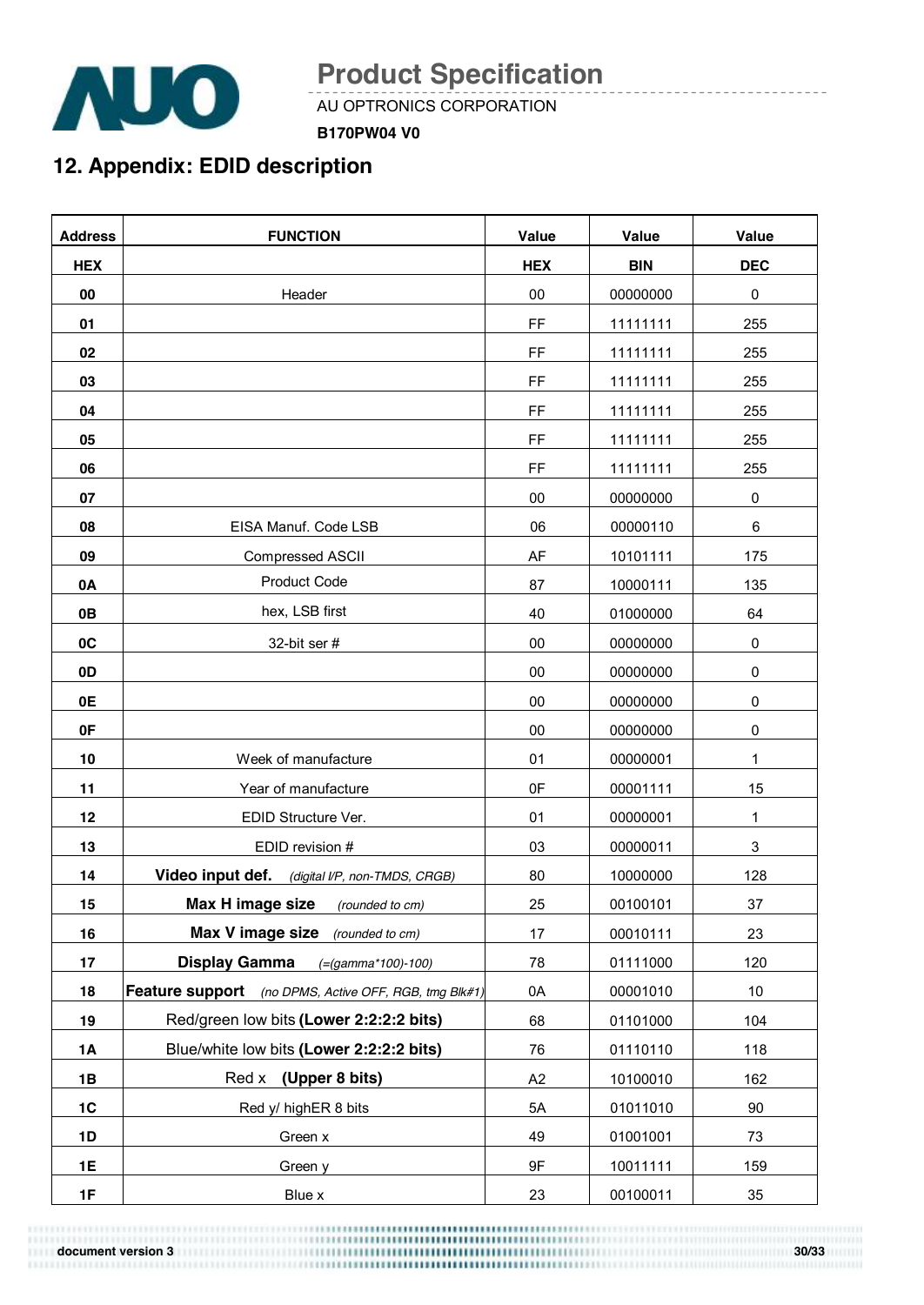

AU OPTRONICS CORPORATION

#### **B170PW04 V0**

| 20 | Blue y                                         | 13             | 00010011 | 19  |
|----|------------------------------------------------|----------------|----------|-----|
| 21 | White x                                        | 4F             | 01001111 | 79  |
| 22 | White y                                        | 54             | 01010100 | 84  |
| 23 | Established timing 1                           | $00\,$         | 00000000 | 0   |
| 24 | Established timing 2                           | 00             | 00000000 | 0   |
| 25 | Established timing 3                           | 00             | 00000000 | 0   |
| 26 | Standard timing #1                             | 01             | 00000001 | 1   |
| 27 |                                                | 01             | 00000001 | 1   |
| 28 | Standard timing #2                             | 01             | 00000001 | 1   |
| 29 |                                                | 01             | 00000001 | 1   |
| 2A | Standard timing #3                             | 01             | 00000001 | 1   |
| 2B |                                                | 01             | 00000001 | 1   |
| 2C | Standard timing #4                             | 01             | 00000001 | 1   |
| 2D |                                                | 01             | 00000001 | 1   |
| 2E | Standard timing #5                             | 01             | 00000001 | 1   |
| 2F |                                                | 01             | 00000001 | 1   |
| 30 | Standard timing #6                             | 01             | 00000001 | 1   |
| 31 |                                                | 01             | 00000001 | 1   |
| 32 | Standard timing #7                             | 01             | 00000001 | 1   |
| 33 |                                                | 01             | 00000001 | 1   |
| 34 | Standard timing #8                             | 01             | 00000001 | 1   |
| 35 |                                                | 01             | 00000001 | 1   |
| 36 | Pixel Clock/10000<br><b>LSB</b>                | 9E             | 10011110 | 158 |
| 37 | Pixel Clock/10000 USB                          | 25             | 00100101 | 37  |
| 38 | Horz active Lower 8bits                        | A <sub>0</sub> | 10100000 | 160 |
| 39 | Horz blanking Lower 8bits                      | 40             | 01000000 | 64  |
| ЗΑ | HorzAct:HorzBlnk<br>Upper 4:4 bits             | 51             | 01010001 | 81  |
| 3B | <b>Vertical Active</b><br><b>Lower 8bits</b>   | 84             | 10000100 | 132 |
| 3C | <b>Vertical Blanking</b><br><b>Lower 8bits</b> | 0C             | 00001100 | 12  |
| 3D | Vert Act: Vertical Blanking<br>(upper 4:4 bit) | 30             | 00110000 | 48  |
| 3E | HorzSync. Offset                               | 40             | 01000000 | 64  |
| 3F | HorzSync.Width                                 | 20             | 00100000 | 32  |
| 40 | VertSync.Offset: VertSync.Width                | 33             | 00110011 | 51  |
| 41 | Horz‖ Sync Offset/Width Upper 2bits            | $00\,$         | 00000000 | 0   |
| 42 | Horizontal Image Size Lower 8bits              | 6F             | 01101111 | 111 |
| 43 | Vertical Image Size Lower 8bits                | E <sub>5</sub> | 11100101 | 229 |

**document version 3 31/33**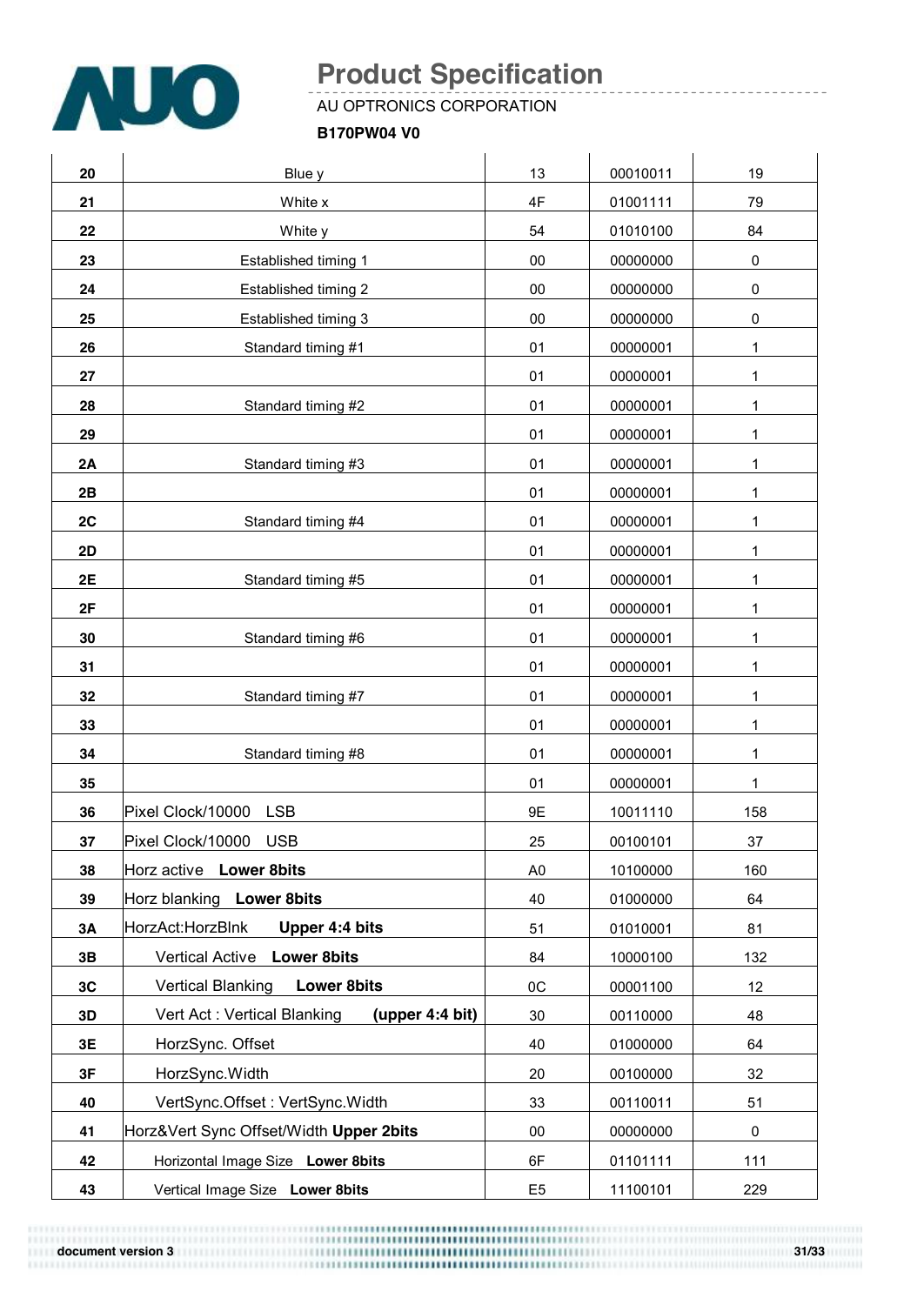

AU OPTRONICS CORPORATION

**B170PW04 V0**

| Horizontal & Vertical Image Size (upper 4:4 bits)    | 10            | 00010000 | 16          |
|------------------------------------------------------|---------------|----------|-------------|
| Horizontal Border (zero for internal LCD)            | $00\,$        | 00000000 | $\pmb{0}$   |
| Vertical Border (zero for internal LCD)              | 00            | 00000000 | $\pmb{0}$   |
| Signal (non-intr, norm, no stero, sep sync, neg pol) | 18            | 00011000 | 24          |
| Detailed timing/monitor                              | $00\,$        | 00000000 | $\pmb{0}$   |
| descriptor #2                                        | $00\,$        | 00000000 | $\pmb{0}$   |
|                                                      | $00\,$        | 00000000 | $\mathbf 0$ |
|                                                      | 0F            | 00001111 | 15          |
|                                                      | $00\,$        | 00000000 | $\pmb{0}$   |
|                                                      | $00\,$        | 00000000 | $\pmb{0}$   |
|                                                      | $00\,$        | 00000000 | $\pmb{0}$   |
|                                                      | $00\,$        | 00000000 | $\pmb{0}$   |
|                                                      | $00\,$        | 00000000 | $\pmb{0}$   |
|                                                      | $00\,$        | 00000000 | $\pmb{0}$   |
|                                                      | 00            | 00000000 | $\pmb{0}$   |
|                                                      | $00\,$        | 00000000 | $\pmb{0}$   |
|                                                      | $00\,$        | 00000000 | $\pmb{0}$   |
|                                                      | $00\,$        | 00000000 | $\pmb{0}$   |
|                                                      | $00\,$        | 00000000 | $\pmb{0}$   |
|                                                      | $00\,$        | 00000000 | $\pmb{0}$   |
|                                                      | $00\,$        | 00000000 | $\mathbf 0$ |
|                                                      | 20            | 00100000 | 32          |
| Detailed timing/monitor                              | $00\,$        | 00000000 | $\mathsf 0$ |
| descriptor #3                                        | $00\,$        | 00000000 | $\pmb{0}$   |
|                                                      | $00\,$        | 00000000 | $\pmb{0}$   |
|                                                      | $\mathsf{FE}$ | 11111110 | 254         |
|                                                      | 00            | 00000000 | $\pmb{0}$   |
| Manufacture                                          | 41            | 01000001 | 65          |
| Manufacture                                          | 55            | 01010101 | 85          |
| Manufacture                                          | 4F            | 01001111 | 79          |
|                                                      | 0A            | 00001010 | $10\,$      |
|                                                      | 20            | 00100000 | 32          |
|                                                      | 20            | 00100000 | 32          |
|                                                      | 20            | 00100000 | 32          |
|                                                      | 20            | 00100000 | 32          |
|                                                      | 20            | 00100000 | 32          |
|                                                      |               |          |             |

**document version 3 32/33**